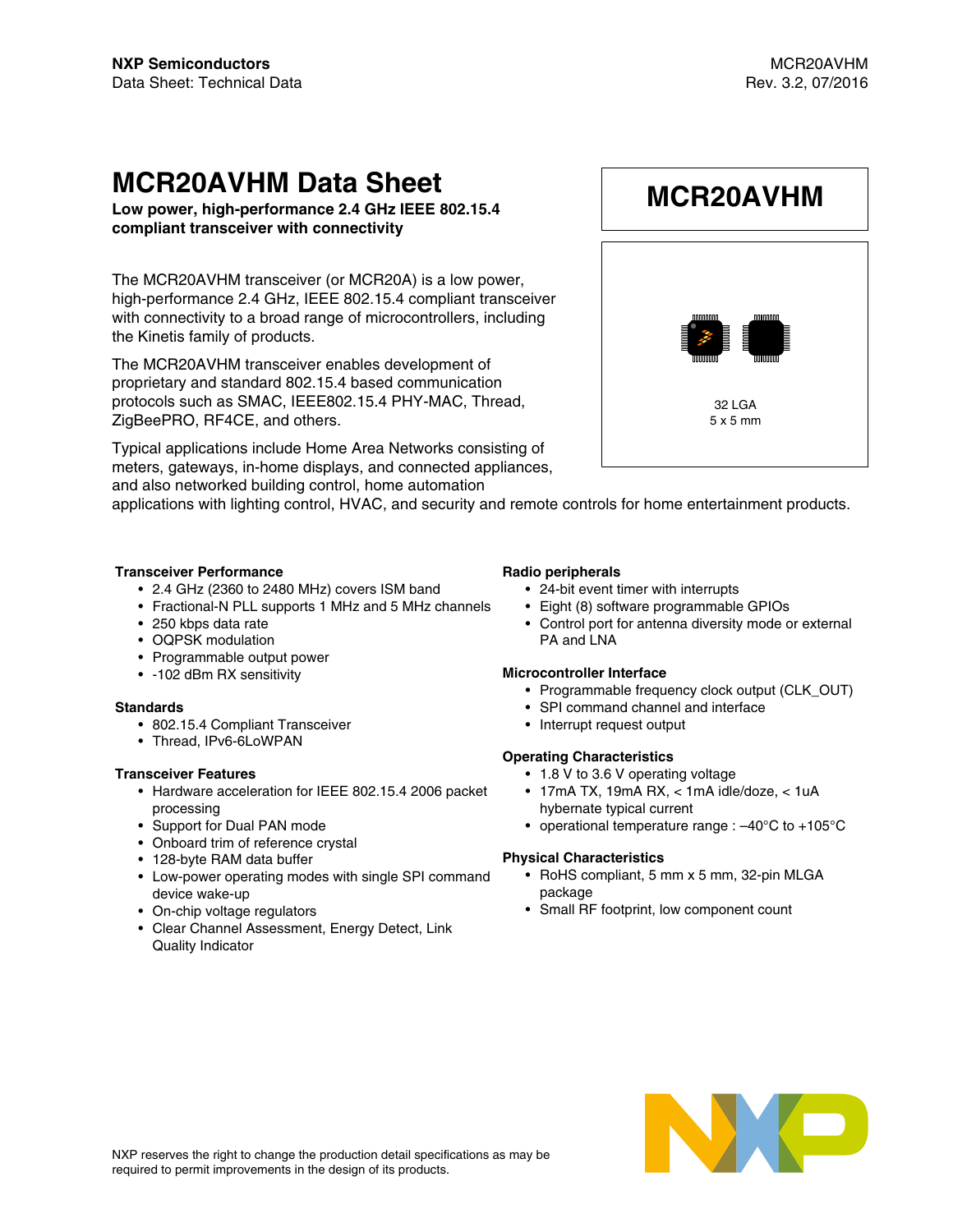#### **Ordering Information**

| <b>Device</b> | Operating Temp Range $(T_A)$ | Package | <b>Description</b>               |  |
|---------------|------------------------------|---------|----------------------------------|--|
| MCR20AVHM     | $-40$ deg C to $+105$ deg C  | MLGA-32 | IEEE 802.15.4 - 2.4 GHz ISM Band |  |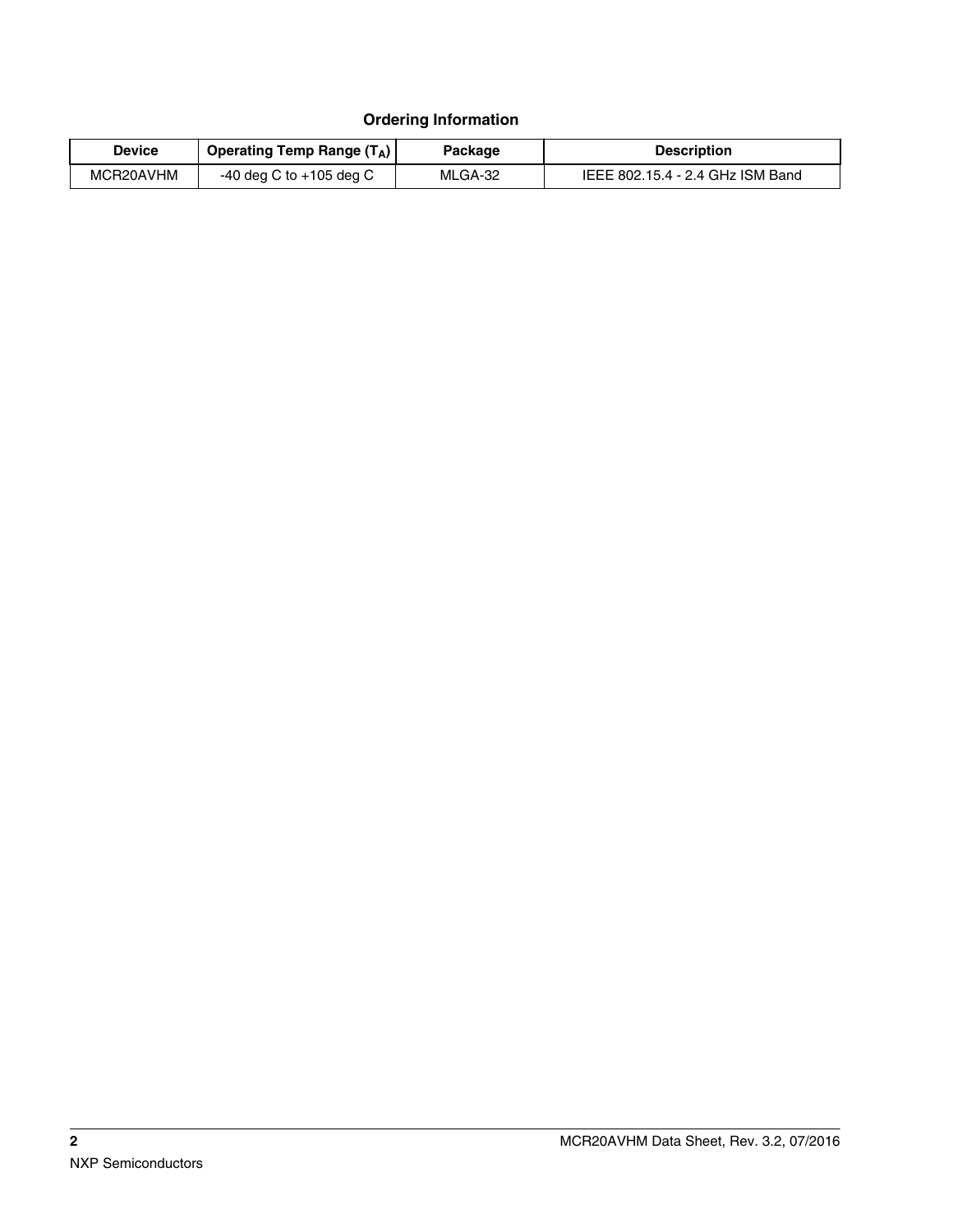# **Table of Contents**

| 1              |                                                     |       |                                            |  |  |  |  |  |  |
|----------------|-----------------------------------------------------|-------|--------------------------------------------|--|--|--|--|--|--|
|                | 1.1                                                 |       |                                            |  |  |  |  |  |  |
|                | 1.2                                                 |       |                                            |  |  |  |  |  |  |
|                |                                                     | 1.2.1 |                                            |  |  |  |  |  |  |
|                |                                                     | 1.2.2 |                                            |  |  |  |  |  |  |
|                | 1.3                                                 |       |                                            |  |  |  |  |  |  |
|                |                                                     | 1.3.1 |                                            |  |  |  |  |  |  |
|                |                                                     | 1.3.2 |                                            |  |  |  |  |  |  |
|                |                                                     | 1.3.3 |                                            |  |  |  |  |  |  |
|                |                                                     | 1.3.4 | Low power preamble search (LPPS) 8         |  |  |  |  |  |  |
|                |                                                     | 1.3.5 | Clear channel assessment (CCA), energy     |  |  |  |  |  |  |
|                |                                                     |       | detection (ED), and link quality indicator |  |  |  |  |  |  |
|                |                                                     |       |                                            |  |  |  |  |  |  |
|                |                                                     | 1.3.6 | IEEE 802.15.4 acceleration hardware 12     |  |  |  |  |  |  |
|                |                                                     | 1.3.7 |                                            |  |  |  |  |  |  |
|                |                                                     | 1.3.8 |                                            |  |  |  |  |  |  |
|                | 1.4                                                 |       |                                            |  |  |  |  |  |  |
| $\overline{2}$ |                                                     |       |                                            |  |  |  |  |  |  |
|                | 2.1                                                 |       |                                            |  |  |  |  |  |  |
|                | 2.2                                                 |       |                                            |  |  |  |  |  |  |
| 3              |                                                     |       |                                            |  |  |  |  |  |  |
|                | 3.1                                                 |       |                                            |  |  |  |  |  |  |
|                | 3.2                                                 |       | General-purpose input output (GPIO) 18     |  |  |  |  |  |  |
|                |                                                     | 3.2.1 | Serial peripheral interface (SPI) 19       |  |  |  |  |  |  |
|                |                                                     | 3.2.2 |                                            |  |  |  |  |  |  |
|                |                                                     | 3.2.3 | RF Output Power Distribution 21            |  |  |  |  |  |  |
| 4              |                                                     |       |                                            |  |  |  |  |  |  |
| 5              |                                                     |       |                                            |  |  |  |  |  |  |
|                | Transceiver Transmit Current Distribution 25<br>5.1 |       |                                            |  |  |  |  |  |  |

| 6.1 |       |                                                                                                                                                                                                                                                                                          |
|-----|-------|------------------------------------------------------------------------------------------------------------------------------------------------------------------------------------------------------------------------------------------------------------------------------------------|
| 6.2 |       |                                                                                                                                                                                                                                                                                          |
| 6.3 |       |                                                                                                                                                                                                                                                                                          |
|     | 6.3.1 |                                                                                                                                                                                                                                                                                          |
|     |       |                                                                                                                                                                                                                                                                                          |
|     |       |                                                                                                                                                                                                                                                                                          |
|     |       |                                                                                                                                                                                                                                                                                          |
|     |       |                                                                                                                                                                                                                                                                                          |
| 8.1 |       |                                                                                                                                                                                                                                                                                          |
| 8.2 |       |                                                                                                                                                                                                                                                                                          |
| 8.3 |       |                                                                                                                                                                                                                                                                                          |
|     |       |                                                                                                                                                                                                                                                                                          |
| 9.1 |       |                                                                                                                                                                                                                                                                                          |
|     |       |                                                                                                                                                                                                                                                                                          |
|     |       |                                                                                                                                                                                                                                                                                          |
|     |       |                                                                                                                                                                                                                                                                                          |
|     |       |                                                                                                                                                                                                                                                                                          |
|     |       |                                                                                                                                                                                                                                                                                          |
|     |       |                                                                                                                                                                                                                                                                                          |
|     |       |                                                                                                                                                                                                                                                                                          |
|     |       |                                                                                                                                                                                                                                                                                          |
|     |       |                                                                                                                                                                                                                                                                                          |
|     |       |                                                                                                                                                                                                                                                                                          |
|     |       |                                                                                                                                                                                                                                                                                          |
|     |       |                                                                                                                                                                                                                                                                                          |
|     |       |                                                                                                                                                                                                                                                                                          |
|     |       |                                                                                                                                                                                                                                                                                          |
|     |       | Radio recommended operating conditions 27<br>EMC radiated emissions operating behaviors 29<br>Designing with radiated emissions in mind30<br>10.3 SPI timing: R_SSEL_B to R_SCLK 33<br>10.4 SPI timing: R_SCLK to R_MOSI and R_MISO33<br>11.1 Crystal oscillator design considerations34 |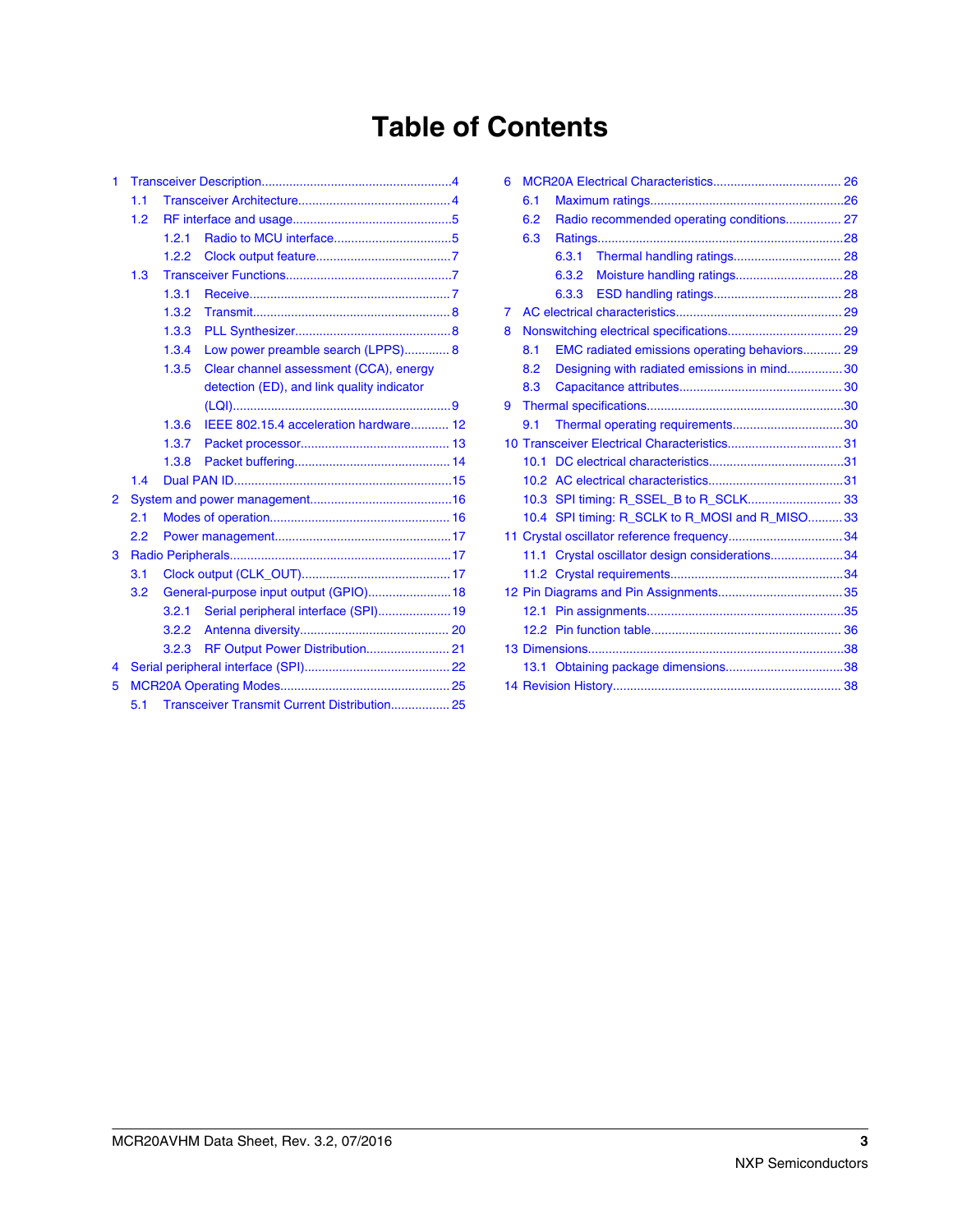# <span id="page-3-0"></span>**1 Transceiver Description**

## **1.1 Transceiver Architecture**

As the figure shows, the MCR20A transceiver consists of a receive RF and analog path, demodulation circuitry, Phased Locked Loop synthesizer (which serves as both the local oscillator for the receiver and the exciter of the transmitter), a power amplifier completes the transmit path, a crystal oscillator to provide the reference, a group of voltage regulators to provide regulated power to internal circuits, blocks of logic to provide control signals or TR switching and diversity antenna selection as well as GPIOs, and digital manager block and MCU interface.



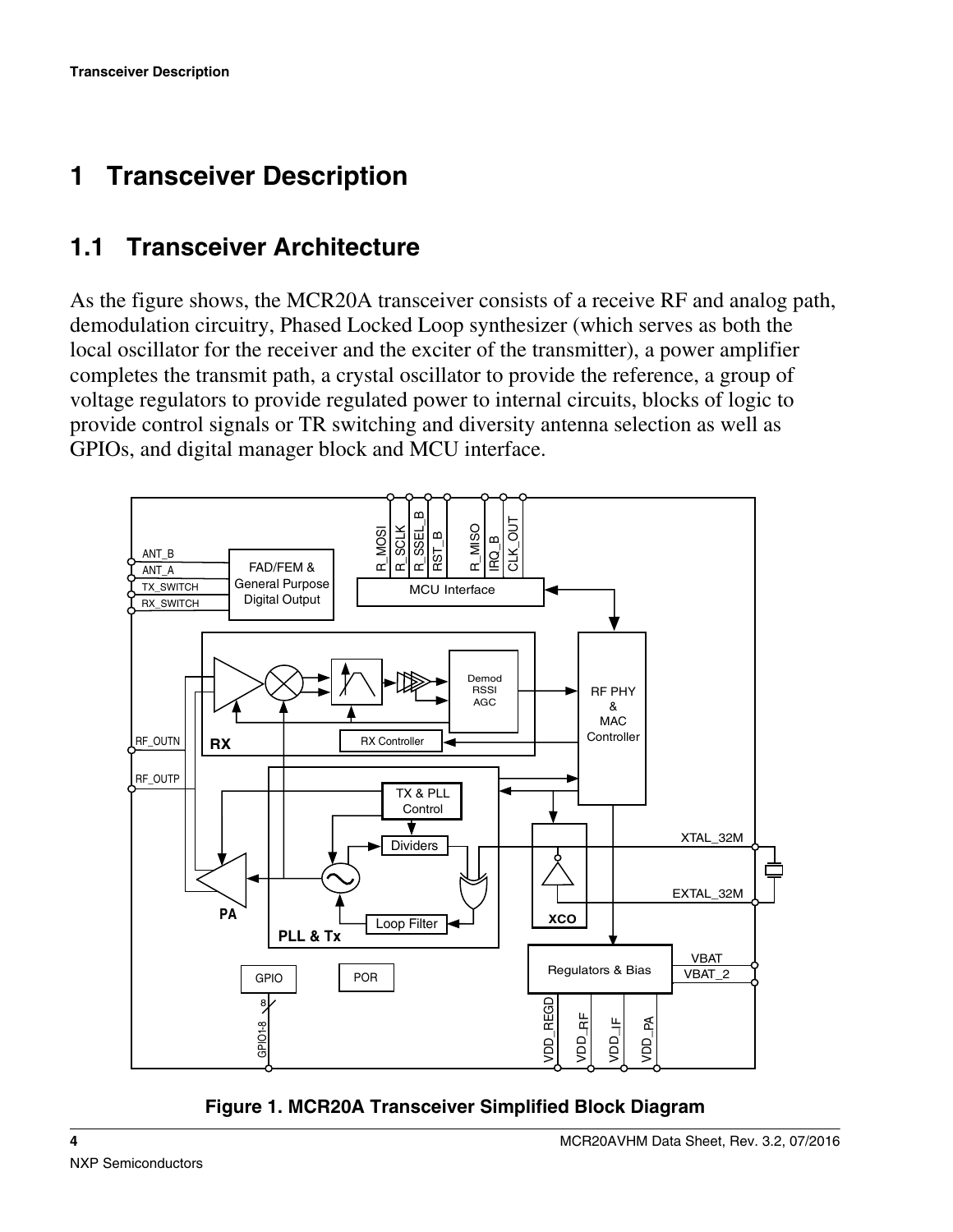<span id="page-4-0"></span>Each of the blocks is described in more detail in the following sections.

#### **1.2 RF interface and usage**

The RF output ports are bidirectional (diplexed between receive/transmit modes) and differential enabling interfaces with numerous off-chip devices such as a balun. When using a balun, the MCR20A transceiver provides an interface to directly connect between a single-ended antenna and the RF ports. In addition, the MCR20A transceiver provides four output driver ports that can have both drive strength and slew rate configured to control external peripheral devices. These signals designated as ANT\_A, ANT\_B, RX\_SWITCH, and TX\_SWITCH when enabled are switched via an internal hardware state machine.

#### **1.2.1 Radio to MCU interface**

An array of microcontrollers can be supported through the use of dedicated I/Os that route from the package.

This figure shows the interconnection of the MCR20A transceiver and a generic MCU. The *MCR20A Reference Manual* provides more detailed information describing the functionality and connections between the radio and MCU.



**Figure 2. MCU to MCR20A block diagram**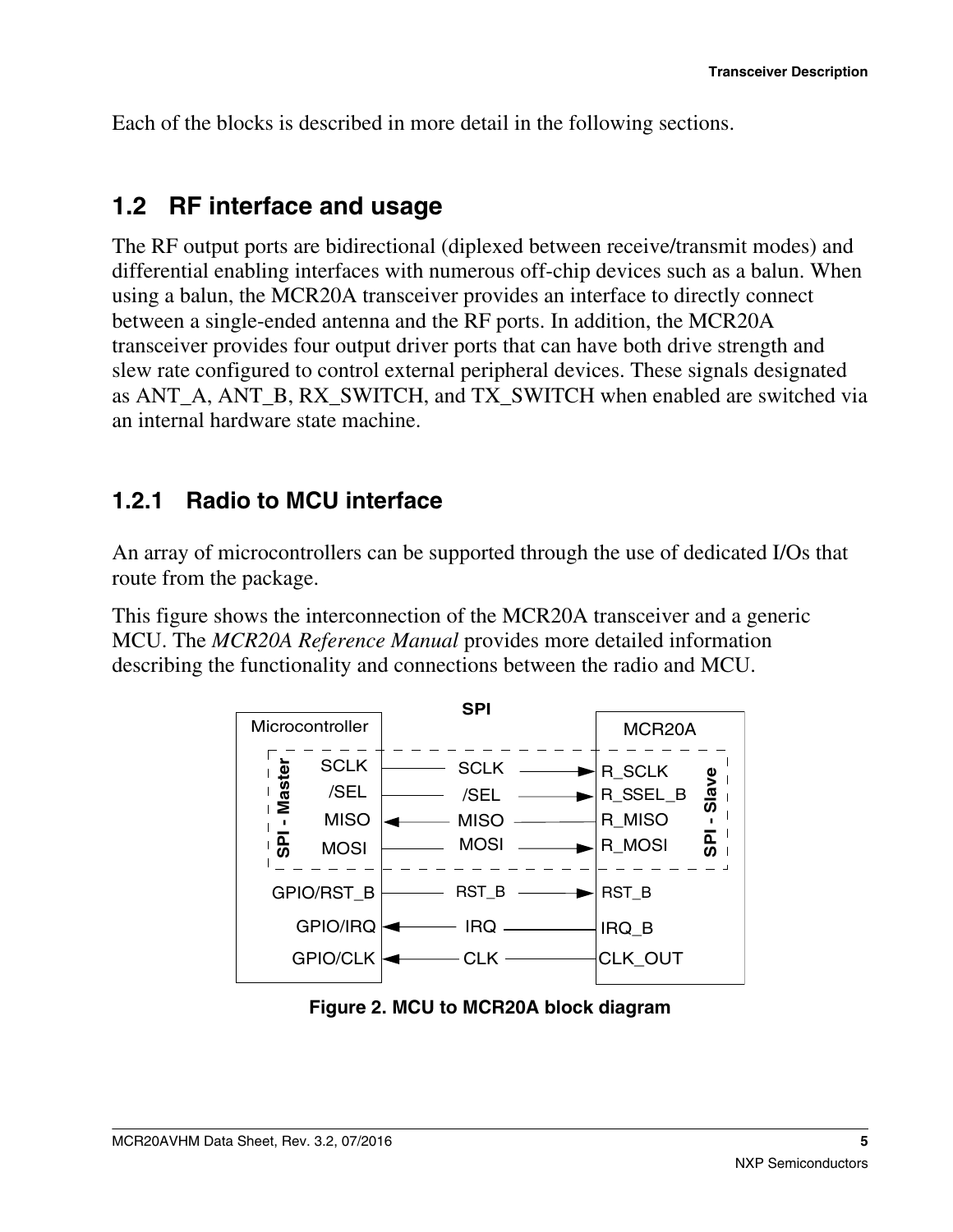#### **1.2.1.1 SPI interface**

Microcontroller communication with the MCR20A transceiver is through a 4-wire serial peripheral interface (SPI). Exclusive access to the MCR20A transceiver's register set and packet buffer is provided by the SPI. For specific SPI interface information refer to the SPI section.

#### **1.2.1.2 IRQ management**

The MCR20A transceiver has up to 14 individual sources of interrupt requests to the MCU (see Table 1). These are all capable of individual control, and are logically ORcombined to drive a single, active low, interrupt request pin (IRQ\_B) to the external MCU. Features supported are:

- The IRQ\_B pin can be configured as actively-driven high or open-drain.
- Each interrupt source has its own interrupt status bit in the MCR20A transceiver's direct register space.
- Each interrupt can be individually controlled by an interrupt mask—The IRQ is issued when the mask is cleared to 0.
- There is also a global interrupt mask, TRCV\_MSK, which can enable or disable all IRQ\_B assertions by programming a single masking bit.
- All status bits use a write-1-to-clear protocol—interrupt status bits are not affected by reads.
- IRQ B will remain asserted until all active interrupt sources are cleared or masked.

| <b>MCR20A interrupt sources</b> |
|---------------------------------|
| <b>SEQIRQ</b>                   |
| <b>TXIRQ</b>                    |
| <b>RXIRQ</b>                    |
| <b>CCAIRQ</b>                   |
| <b>RXWTRMRKIRQ</b>              |
| FILTERFAIL_IRQ                  |
| PLL_UNLOCK_IRQ                  |
| WAKE_IRQ                        |
| PB_ERR_IRQ                      |
| AES_IRQ                         |
| TMR1IRQ                         |
| TMR2IRQ                         |
| TMR3IRQ                         |
| TMR4IRQ                         |

**Table 1. IRQ sources**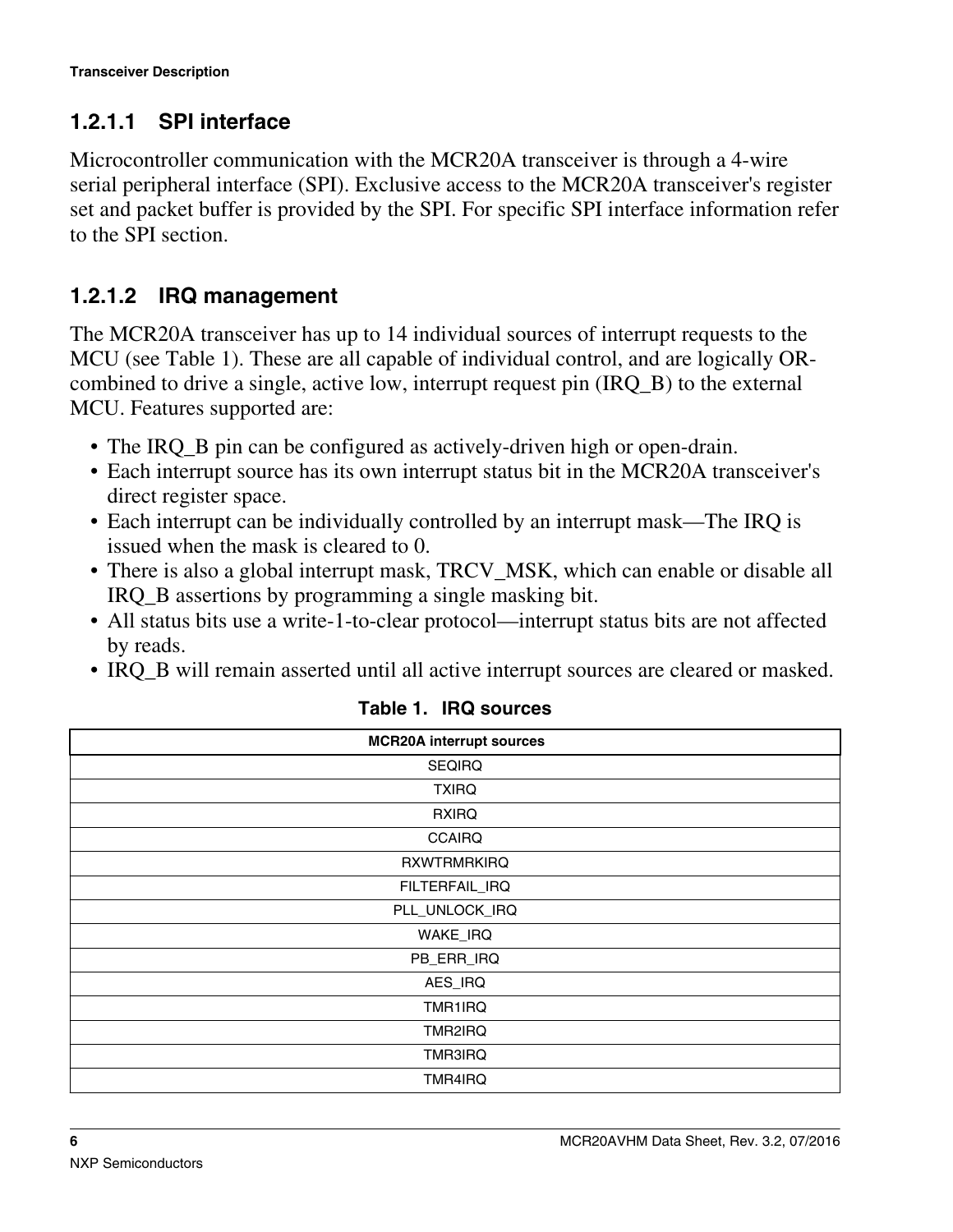<span id="page-6-0"></span>Any or all of the interrupt sources, can be enabled to cause an assertion on IRQ\_B.

#### **1.2.1.3 Memory map and registers**

Numerous register bits are provided to control interrupt behavior within the MCR20A transceiver. Detailed information for memory map and registers is located in the *MCR20A Reference Manual*.

### **1.2.2 Clock output feature**

The CLK\_OUT digital output can be enabled to drive the system clock to the MCU. This provides a highly accurate clock source based on the transceiver reference oscillator. The clock is programmable over a wide range of frequencies divided down from the reference 32 MHz (see [Table 4](#page-16-0)). The frequency of CLK\_OUT will be determined by the state of the GPIO5/BOPT (boot option) pin. If this pin is low upon POR, then the frequency will be 4 MHz (32 MHz/8). If this pin is high upon POR (GPIO5 has a pullup resistor) then the frequency will be 32.78689 kHz (32 MHz/976).

## **Transceiver Functions 1.3**

#### **1.3.1 Receive**

The receiver has the functionality to operate in either normal run state or low power run state that can be considered as a partial power down mode. Low power run state can save a considerable amount of current by duty-cycling some sections of the receiver lineup during preamble search and is referred to as low power preamble search mode (LPPS).

The radio receiver path is based upon a near zero IF (NZIF) architecture incorporating front end amplification, one mixed-signal down conversion to IF that is programmably filtered, demodulated, and digitally processed. The RF front end (FE) input port is differential and shares the same off-chip matching network with the transmit path.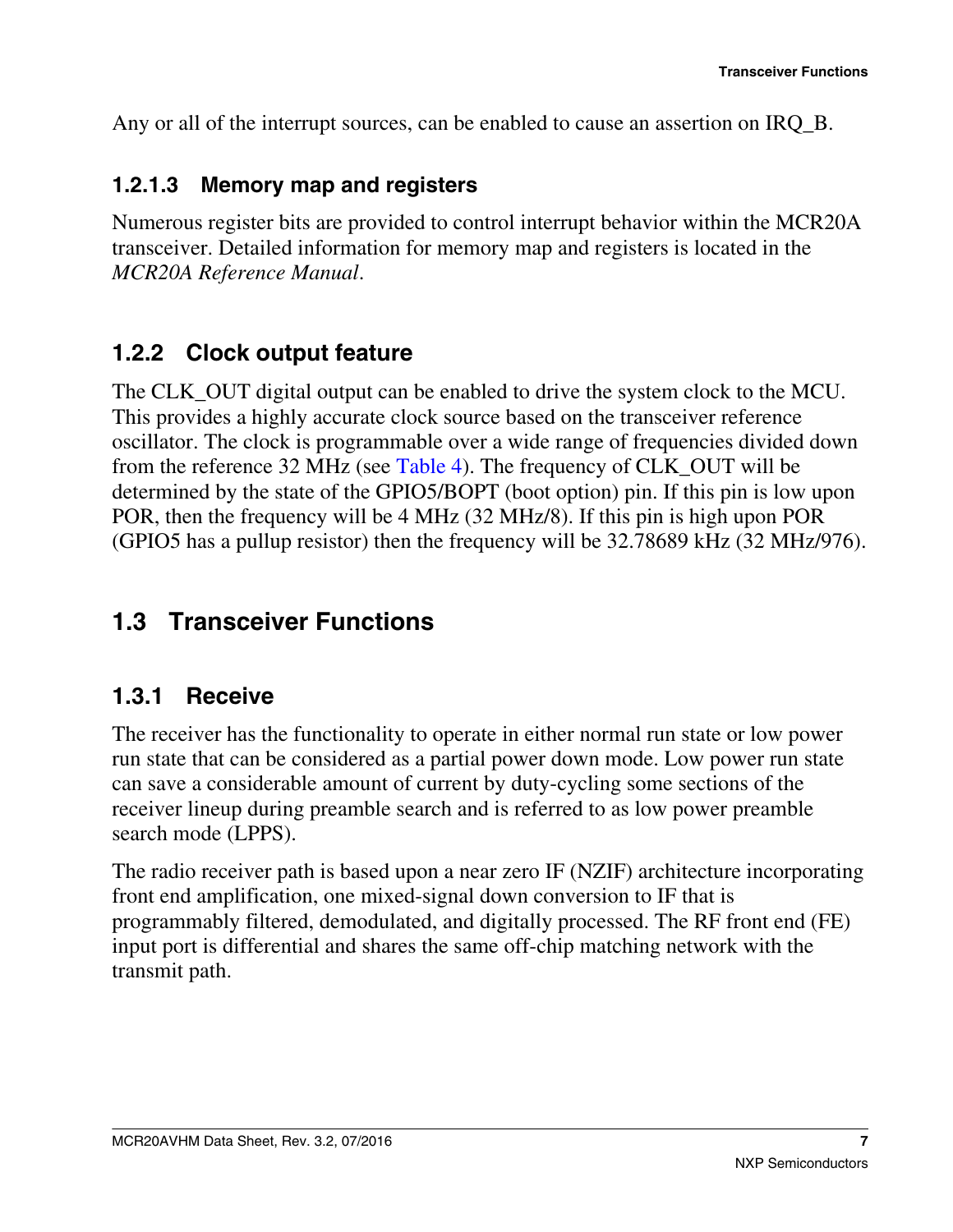### <span id="page-7-0"></span>**1.3.2 Transmit**

The MCR20A transceiver transmits OQPSK modulation adjusting power and channel selection determined by the user's application. After the channel of operation is determined, coarse and fine tuning is executed within the Frac-N PLL to engage signal lock. After signal lock is established, the modulated buffered signal is then routed to a multi-stage amplifier for transmission. The differential signals at the output of the PA (RFOUTP, RFOUTN) are converted as single ended (SE) signals with off-chip components as required.

## **1.3.3 PLL Synthesizer**

The MCR20A Phase Locked Loop synthesizer provides a signal to either the transmit PA or the receive mixer. The reference is derived from the (typically 32 MHz) crystal oscillator. The PLL divider is a Fractional-N type with a step size of Fref/65536 or 488Hz with a 32 MHz reference.

After the channel of operation is determined, coarse and fine tuning is executed within the Fractional-N PLL to engage signal lock. After signal lock is established, the modulated buffered signal is then routed to a multi-stage amplifier for transmission. Unlock detect circuitry drives an abort of the transceiver sequence in the event of abnormal behavior and asserts an interrupt. Modulation is performed inside the PLL during transmit and the modulated signal is routed to the PA. This signal is not modulated in receive and the carrier routed to the receive mixer.

## **1.3.4 Low power preamble search (LPPS)**

The MCR20A transceiver provides a unique low power preamble search (LPPS) in the receive mode operation. A summary of this mode of operation when selected is described as follows:

- Whenever a receive cycle is initiated, the receiver is not turned fully on to save current until receive energy of a preset level is detected.
- The receiver will turn fully on only when triggered by energy at a pre-determined preset level thus enabling reception of the expected frame. Afterwards, the receiver will begin operating in the full-on state that is considered to be the same as the standard receive state.
- The preset level can be programmed for various receiver input power levels.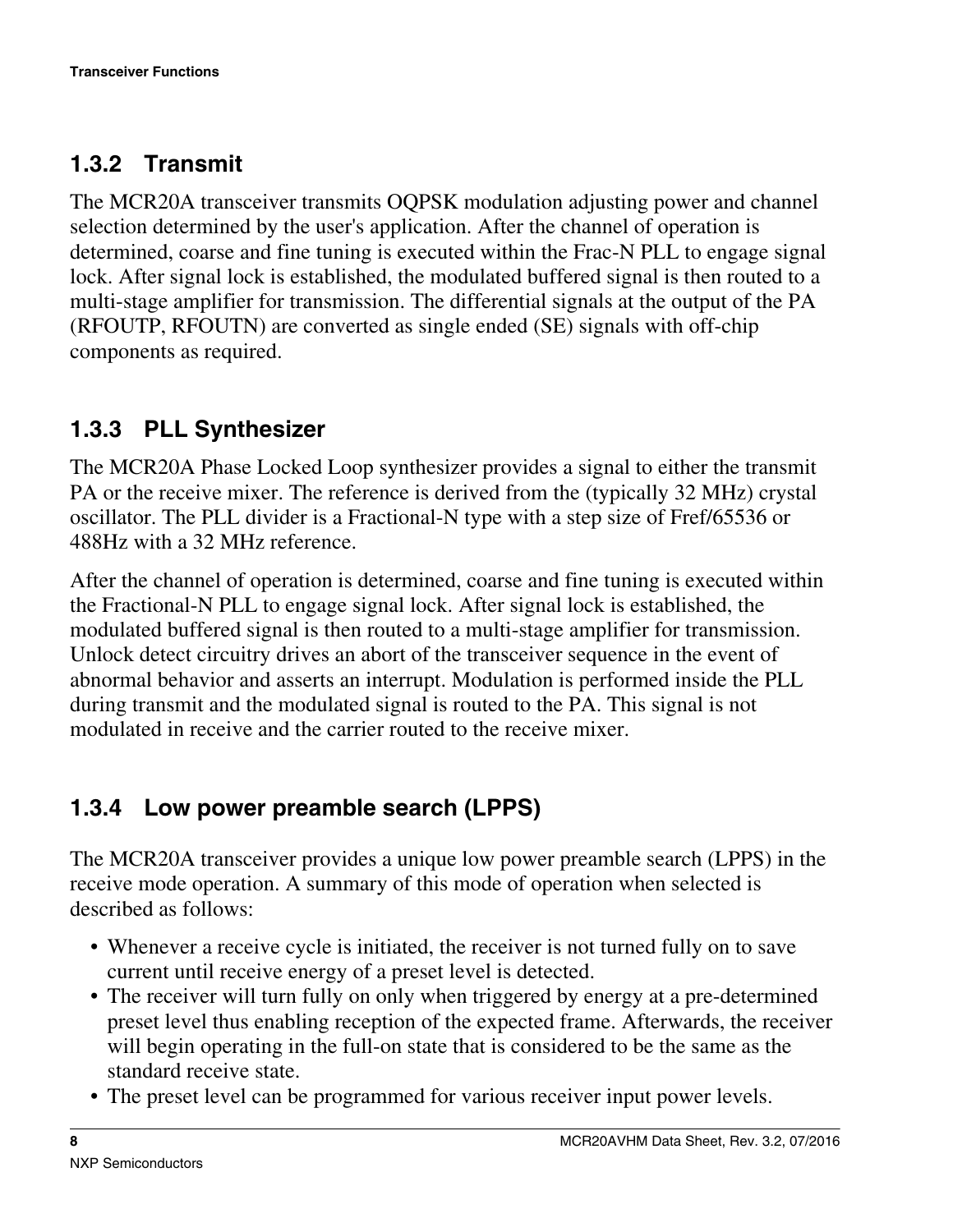<span id="page-8-0"></span>Use of the LPPS mode provides two distinct advantages:

- Reduced "listen" mode current—The receive current is significantly reduced while waiting for a frame. If a node is a coordinator, router, or gateway and it spends a significant percentage of its RF-active time waiting for incoming frames from clients or other devices, the net power savings can be significant.
- Reduced sensitivity as a desired effect—The LPPS mode provides different levels of reduced sensitivity. If a node operates in a densely populated area, it may be desirable to de-sensitize the receiver such that the device does not respond to incoming frames with an energy level below the desired threshold. This could be useful for security, net efficiency, reduced noise triggering, and many other purposes.

#### **1.3.5 Clear channel assessment (CCA), energy detection (ED), and link quality indicator (LQI)**

The MCR20A transceiver supports three clear channel assessment (CCA) modes of operation including energy detection (ED) and link quality indicator (LQI). Functionality for each of these modes is as follows.

#### **1.3.5.1 CCA mode 1**

CCA mode 1 has two functions:

- To estimate the energy in the received baseband signal. This energy is estimated based on the receiver signal strength indicator (RSSI).
- To determine whether the energy is greater than a set threshold.

The estimate of the energy can also be used as the link quality metric. In CCA mode 1, the MCR20A transceiver must warm-up from idle to receive mode where RSSI averaging takes place.

#### **1.3.5.2 CCA mode 2**

CCA mode 2 detects whether there is any 802.15.4 signal transmitting in the frequency band that an 802.15.4 transmitter intends to transmit. From the definition of CCA mode 2 in the 802.15.4 standard, the requirement is to detect an 802.15.4 complied signal. Whether the detected energy is strong or not is not important for CCA mode 2.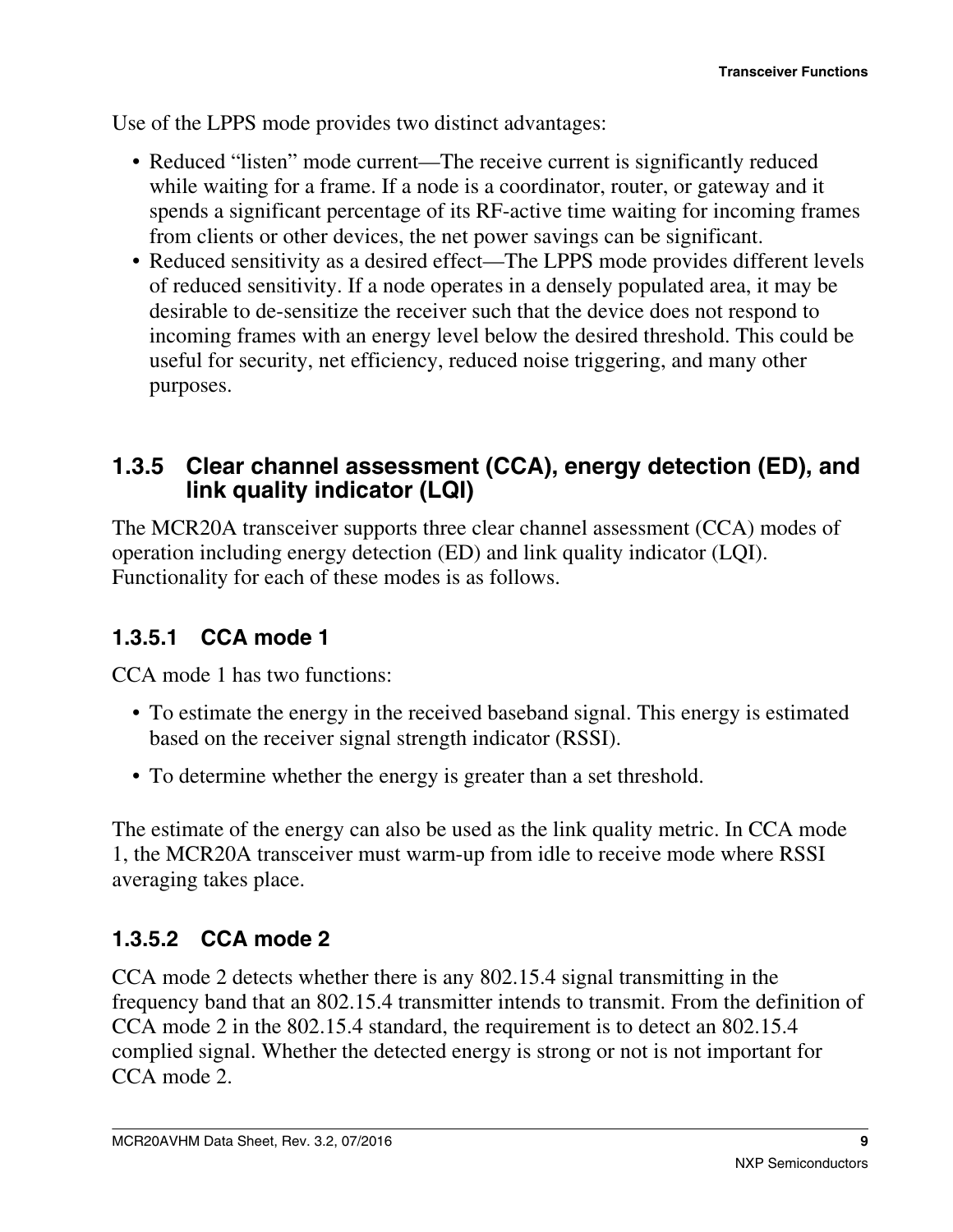#### **1.3.5.3 CCA mode 3**

CCA mode 3 as defined by the 802.15.4 standard is implemented using a logical combination of CCA mode 1 and CCA mode 2. Specifically, CCA mode 3 operates in one of two operating modes:

- CCA mode 3 is asserted if both CCA mode 1 and CCA mode 2 are asserted.
- CCA mode 3 is asserted if either CCA mode 1 or CCA mode 2 is asserted.

This mode setting is available through a programmable register.

### **1.3.5.4 Energy detection (ED)**

Energy detection (ED) is based on receiver signal strength indicator (RSSI) and correlator output for the 802.15.4 standard. ED is an average value of signal strength. The magnitude from this measurement is calculated from the digital RSSI value that is averaged over a 128 μs duration.

### **1.3.5.5 Link quality indicator (LQI)**

The link quality indicator (LQI) is based on the receiver signal strength indicator (RSSI) or correlator output for the 802.15.4 standard. In this mode, the RSSI measurement is calculated during normal packet reception. LQI computations for the MKW20 transceiver are based on either digital RSSI or correlator peak values. This setting is executed through a register bit where the final LQI value is available 64 μs after preamble is detected. If a continuous update of LQI based on RSSI throughout the packet is desired, it can be read in a separate 8-bit register by enabling continuous update in a register bit.

### **1.3.5.6 LQI ED RSSI**

The following figure shows the MCR20A transceiver's reported energy detect (ED) as a function of input power. The figure also shows the link quality indication (LQI)/ RSSI\_CONT (continuous) and the RSSI as a function of a unitless numeric register reading. LQI is available 64 μs after the preamble is detected. RSSI\_CONT can be used to read LQI when a continuous value averaged over the entire received packet is desired. This value may be read as LQI if continuous update of LQI is desired during packet reception (both scaled the same but averaged differently). The curves are measured using the default offset compensation value and can be changed to center the curve if desired.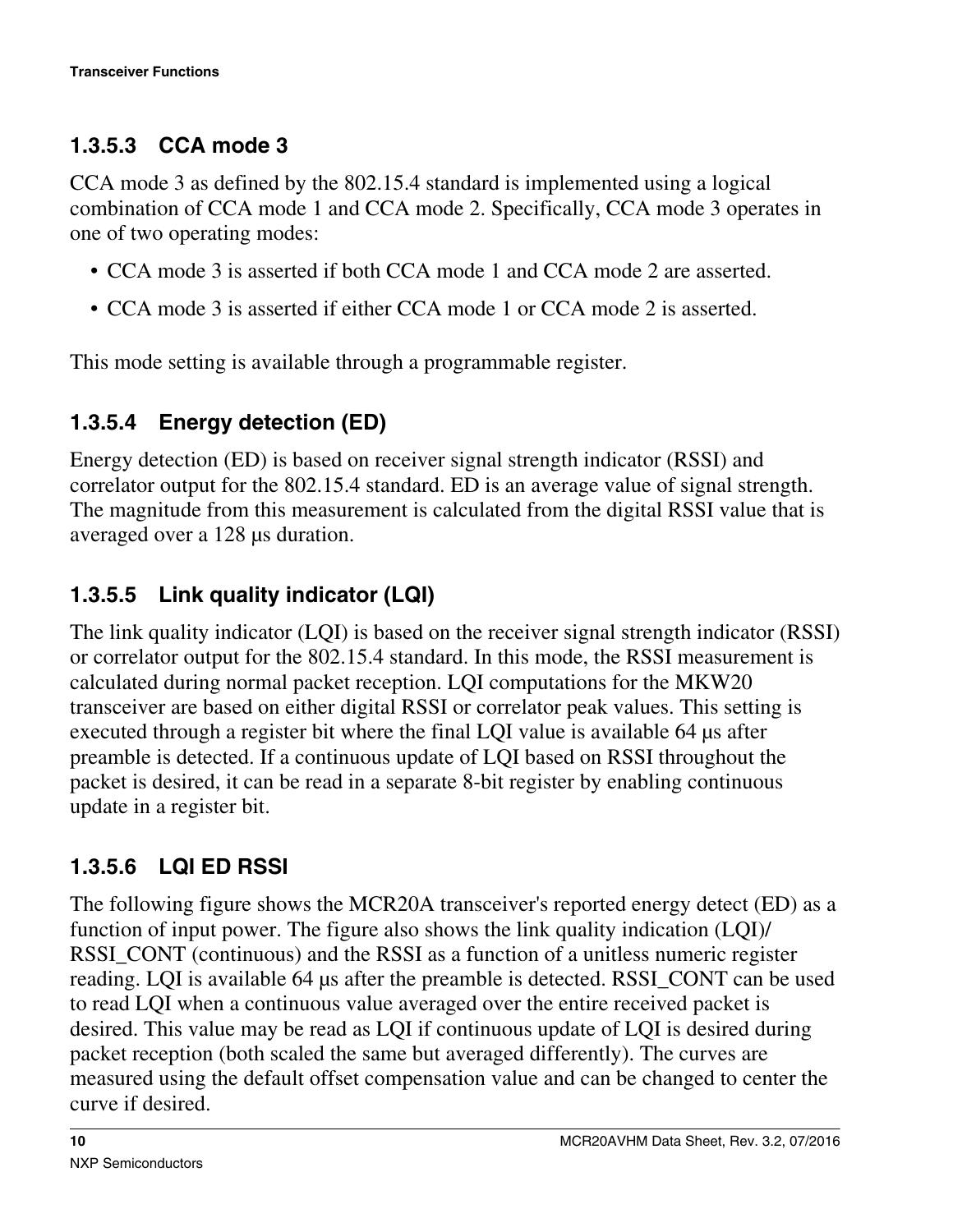The following sequences are performed in test software to create the curves that are shown in the figure. Similar sequences are incorporated into NXP software stacks.

- For ED, the device is configured to perform an ED via write to the register 0x7 with 0x00.
	- ED/CCA sequence is started via write to register 0x3 with 0x3
	- Register 0 is polled for bit 3 to be set
	- RSSI\_CONT\_EN bit is disabled in indirect 0x25 (CCA\_CTRL) all other bits are reset/overwrite values
	- Direct register 0x0B is read (CCA final)
	- Direct register 0x25 is read (LQI)
	- Indirect register 0x5B is read (RSSI)
	- Direct register 0x26 is read (RSSI\_CONT), however, not enabled in ED case so ignored
- For LQI, the device is configured to perform an LQI via write to the register 0x7 with  $0x00$ .
	- The device is configured to perform an LQI via write to the register 0x7 with 0x00
	- Receive sequence is started via write to register 0x3 with 0x1
	- Register 0 is polled for bit 2 to be set
	- RSSI\_CONT\_EN bit is enabled in indirect 0x25
	- RSSI\_CONT\_EN bit is disabled in indirect 0x25 (CCA\_CTRL) all other bits are reset or overwrite values
	- Direct register 0x0B is read (CCA final)
	- Direct register 0x25 is read (LQI)
	- Indirect register 0x5B is read (RSSI)
	- Direct register 0x26 is read (RSSI\_CONT), valid for LQI

For both LQI and ED the input power is swept with a modulated input signal from -100 dBm to -20 dBm in steps of 1 dBm and the ED and LQI sequences are called during each step and the results recorded.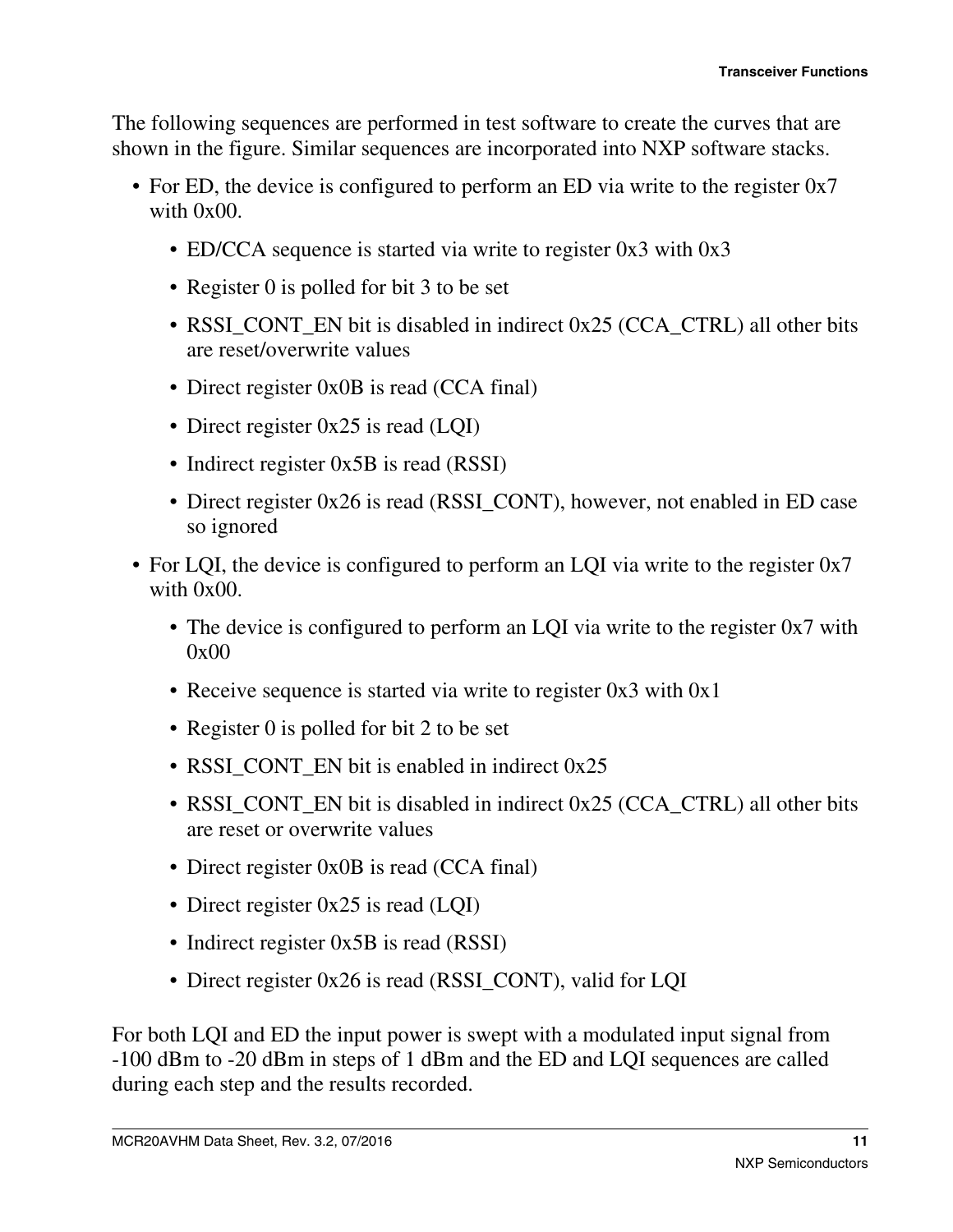#### <span id="page-11-0"></span>**Transceiver Functions**



#### **Figure 3. ED/LQI relation to RSSI/RSSI\_CONT**

Based on the figure, an equation can be derived as follows. Using Y(LQI) and X(RF), the minimum and maximum values from the secondary axis are determined as:

| LQI                     | Y(LQI)    | X(RF)  |
|-------------------------|-----------|--------|
| <b>Maximum</b>          | 225       | $-25$  |
| Minimum                 | 19<br>ے ا | $-100$ |
| Dynamic range mid point | 125       | -60    |

**Table 2. Minimum and Maximum Values**

Therefore the slope  $= 2.84$  and  $B = 295.4$ . So to convert the 8-bit unitless number read from direct register 0x25 to an ideal RF equivalent, use the following equation:

 $RF = (LOI – 295.4) / 2.84$ 

#### **1.3.6 IEEE 802.15.4 acceleration hardware**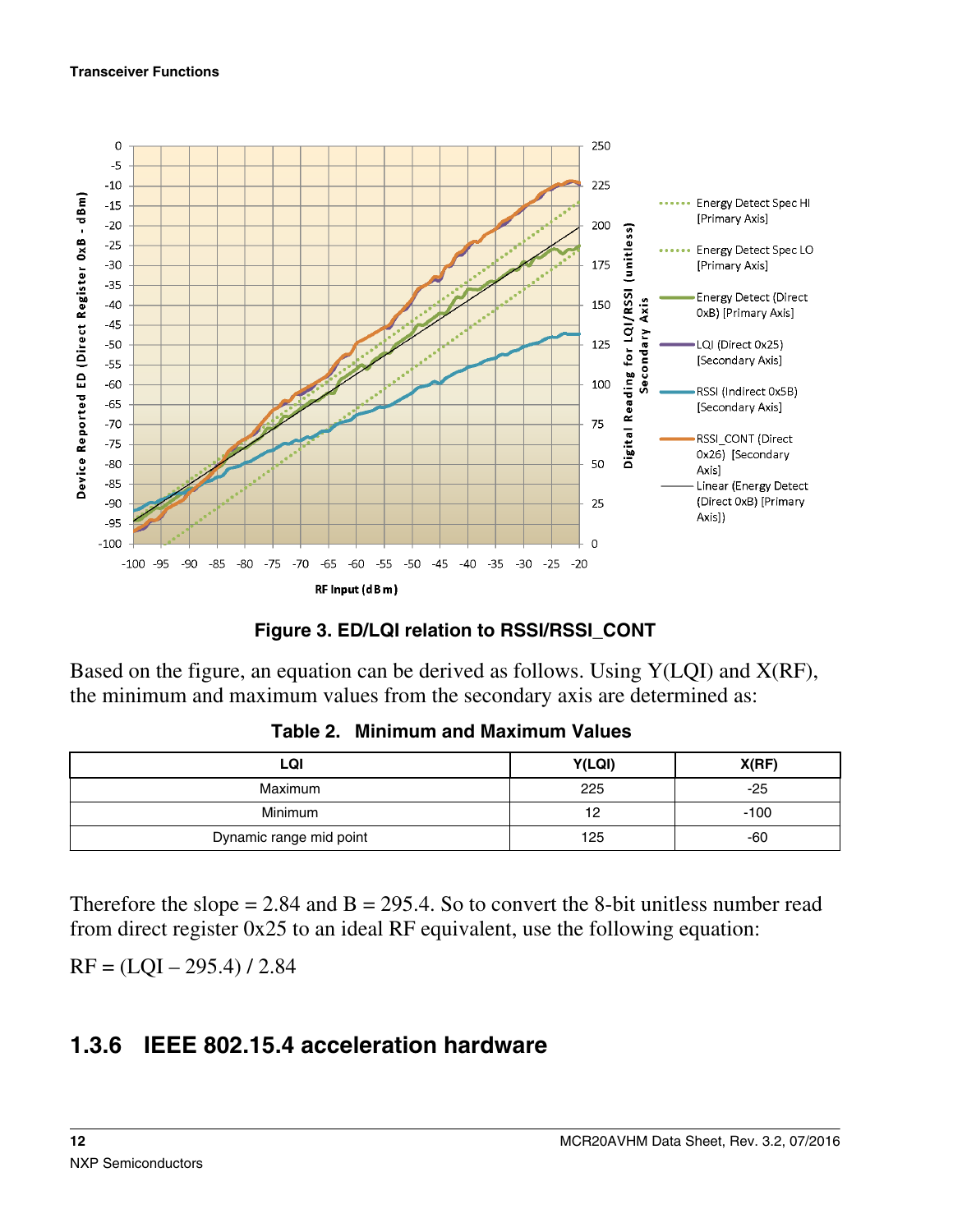<span id="page-12-0"></span>The 802.15.4 transceiver integrates (as listed below) hardware features that reduce the software stack size, off-loads functions from the CPU, supports security and improves performance:

- Complete IEEE®802.15 modem
- 2006 packet processor/sequencer
- Internal event timer block with four comparators to assist sequencer and provide timer capability.

## **1.3.7 Packet processor**

The MCR20A transceiver's packet processor performs sophisticated hardware filtering of the incoming received packet to determine whether the packet is both PHY- and MAC-compliant, is addressed to this device, if the device is a PAN coordinator, and whether a message is pending for the sending device. The packet processor greatly reduces the packet filtering burden on software enabling it to tend to higher-layer tasks with a lower latency and smaller software footprint.

### **1.3.7.1 Features**

The MCR20A transceiver's packet processor has the following features:

- Aggressive packet filtering to enable long, uninterrupted MCU sleep periods
- Fully compliant with both 2003 and 2006 versions of the 802.15.4 wireless standard
- Supports all frame types, including reserved types
- Supports all valid 802.15.4 frame lengths
- Enables auto-Tx acknowledge frames (no MCU intervention) by parsing of frame control field and sequence number
- Supports all source and destination address modes, and also PAN ID compression
- Supports broadcast address for PAN ID and short address mode
- Supports "promiscuous" mode, to receive all packets regardless of address- and rules-checking
- Enables frame type-specific filtering—that is, it rejects all but beacon frames
- Supports SLOTTED and non-SLOTTED modes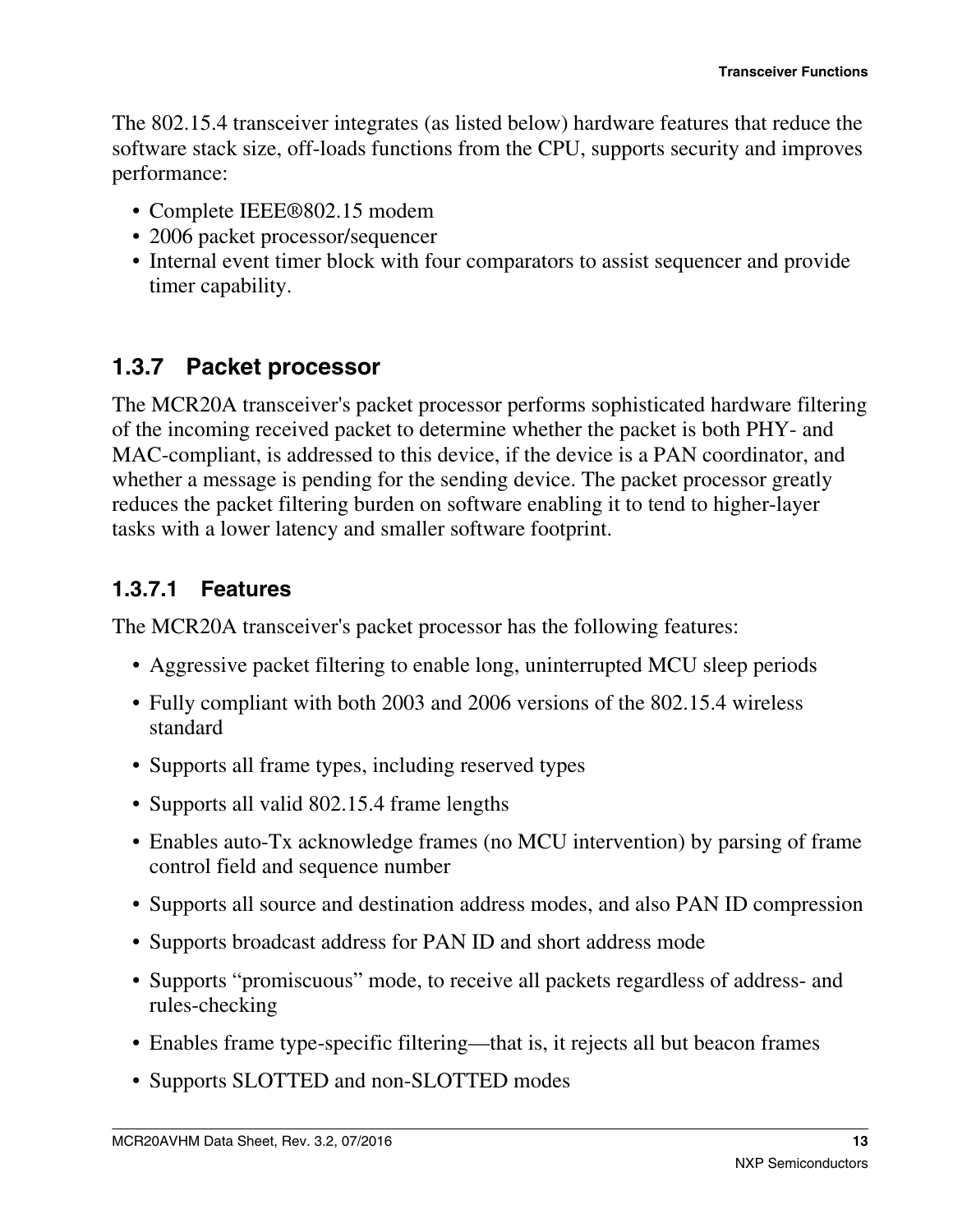- <span id="page-13-0"></span>• Includes special filtering rules for PAN coordinator devices
- Enables minimum-turnaround transmit-acknowledge frames for data-polling requests by automatically determining message-pending status
- Assists the MCU to locate pending messages in its indirect queue for data-polling end devices
- Makes available to MCU detailed status of frames that fail address-checking or rules-checking
- Supports dual PAN mode, to enable the device to exist on two PANs simultaneously
- Supports two IEEE addresses for the device
- Supports active promiscuous mode

### **1.3.8 Packet buffering**

The packet buffer is a 128-byte random access memory (RAM) dedicated to the storage of 802.15.4 packet contents for both transmit and receive sequences. For transmit sequences, software stores the contents of the packet buffer starting with the frame length byte at packet buffer address 0 followed by the packet contents at the subsequent packet buffer addresses. For receive sequences, the incoming packet's frame length is stored in a register external to the packet buffer. Software will read this register to determine the number of bytes of packet buffer to read. This facilitates DMA transfer through the SPI. For receive packets, an LQI byte is stored at the byte immediately following the last byte of the packet (frame length  $+1$ ). Usage of the packet buffer for receive and transmit sequences is on a time-shared basis—that is, the receive packet data will overwrite the contents of the packet buffer. Software can inhibit receivepacket overwriting of the packet buffer contents by setting the PB\_PROTECT bit. This will block receive packet overwriting, but will not inhibit transmit content loading of the packet buffer via the SPI.

#### **1.3.8.1 Features**

The features of the packet buffer are as follow:

- 128 byte buffer stores maximum length 802.15.4 packets
- Same buffer serves both transmit and receive sequences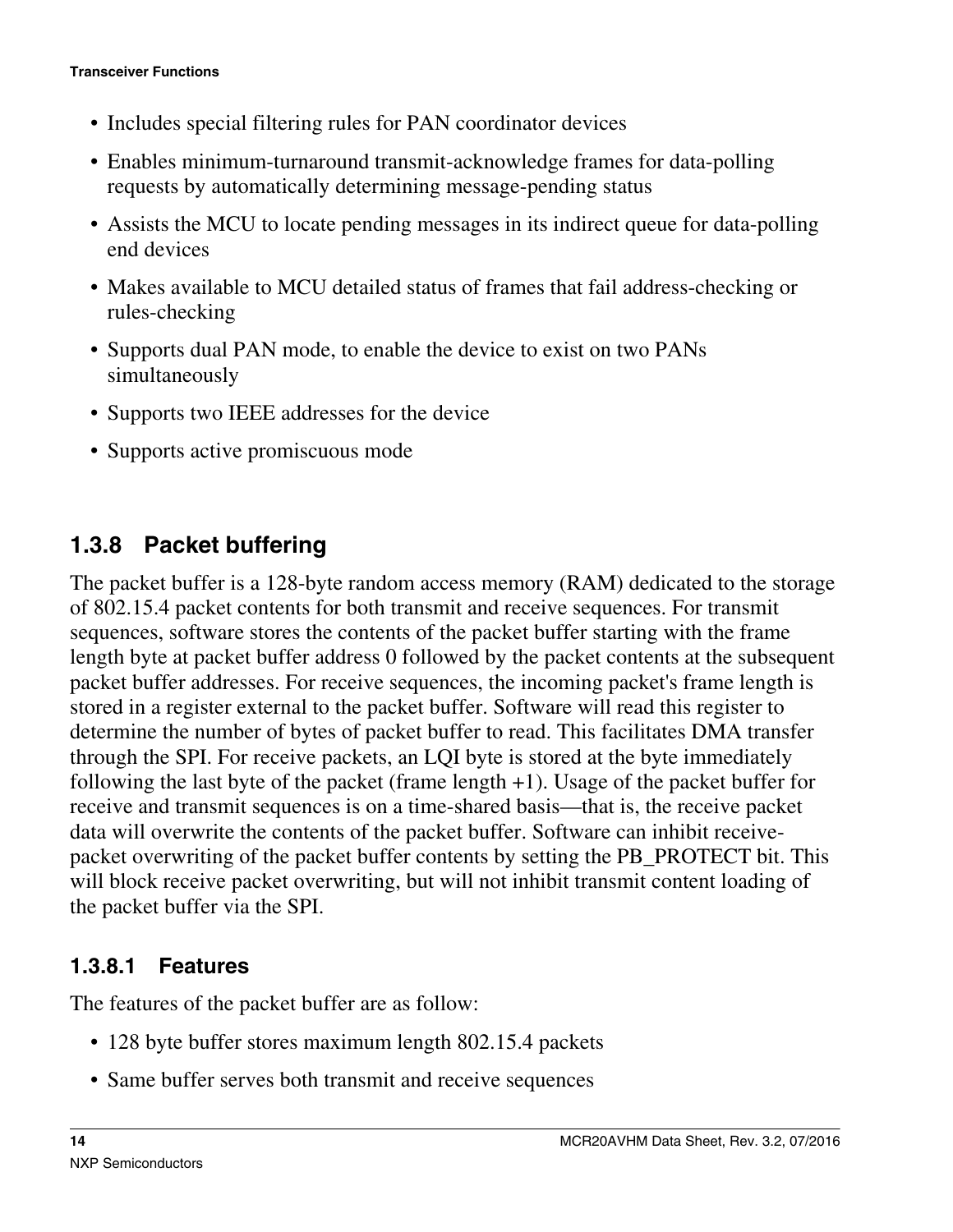- <span id="page-14-0"></span>• The entire packet buffer can be uploaded or downloaded in a single SPI burst
- Automatic address auto-incrementing for burst accesses
- Single-byte access mode supported
- Entire packet buffer can be accessed in hibernate mode
- Under-run error interrupt supported

## **1.4 Dual PAN ID**

In the past, radio transceivers designed for 802.15.4 and ZigBee applications allowed a device to associate to one and only one Personal Area Network (PAN) at any given time. The MCR20A transceiver represents a high-performance radio that includes hardware support for a device to reside in two networks simultaneously. In optional dual PAN mode, the device alternates between the two PANs under hardware or software control. Hardware support for dual PAN operation consists of two sets of PAN and IEEE addresses for the device, two different channels (one for each PAN), and a programmable timer to automatically switch PANs (including on-the-fly channel changing) without software intervention. There are control bits to configure and enable dual PAN mode, and read only bits to monitor status in dual PAN mode. A device can be configured to be a PAN coordinator on either network, both networks, or neither network.

For the purpose of defining PAN in the context of dual PAN mode, two sets of network parameters are maintained; PAN0 and PAN1. PAN0 and PAN1 will be used to refer to the two PANs where each parameter set uniquely identifies a PAN for dual PAN mode. These parameters are described in Table 3.

| <b>PANO</b>                      | <b>PAN1</b>                      |
|----------------------------------|----------------------------------|
| Channel0 (PHY_INT0, PHY_FRAC0)   | Channel1 (PHY_INT1, PHY_FRAC1)   |
| MacPANID0 (16-bit register)      | MacPANID1 (16-bit register)      |
| MacShortAddrs0 (16-bit register) | MacShortAddrs1 (16-bit register) |
| MacLongAddrs0 (64-bit registers) | MacLongAddrs1 (64-bit registers) |
| PANCORDNTR0 (1-bit register)     | PANCORDNTR1 (1-bit register)     |

**Table 3. PAN0 and PAN1 descriptions**

During device initialization when dual PAN mode is used, software will program both parameter sets to configure the hardware for operation on two networks.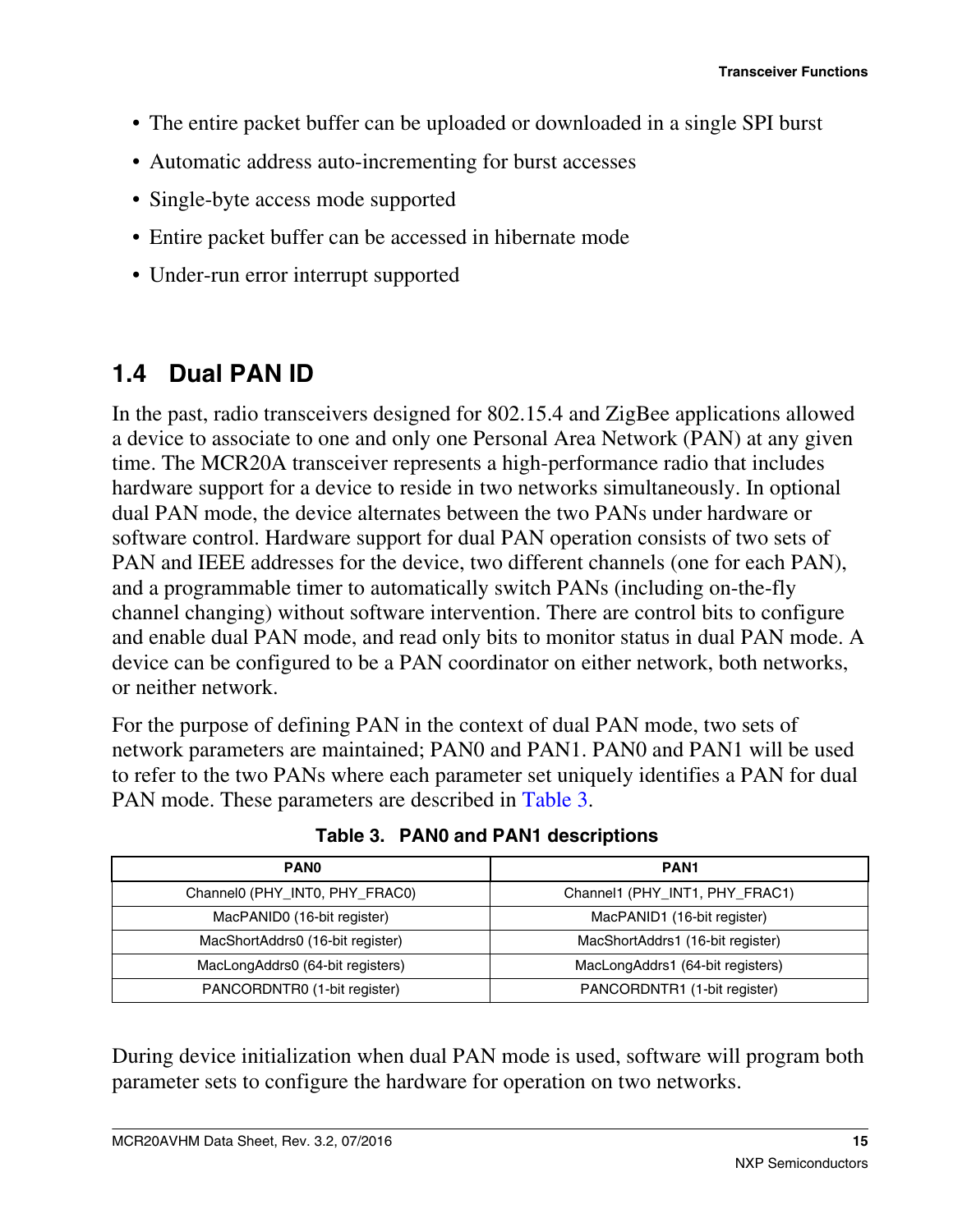## <span id="page-15-0"></span>**1.4.1 Event Timer**

The MCR20A transceiver features a 24-bit event timer that can be used in conjunction with the sequencer to provide protocol control as well as timing interrupts. The event timer consists of a continuously running counter and four separate 24-bit comparators.

The event timer functionality:

- The event timer counter runs at the 802.15.4 bit rate of 250 kHz (programmable).
- Each comparator has an individual interrupt request capability—the compare status is set when there is a match between the comparator and the timer counter. Each status can be enabled to generate an IRQ.
- A separate 16-bit T2PRIMECMP comparator is provided, which uses only the lower 16 bits of the event timer rather than requiring a full 24-bit compare.

For each timer compare enable, when the bit is set, a match on the respective 24-bit compare value to the event timer will cause the corresponding interrupt status bit to become set. If the compare enable is low, then the event timer matches prevent the corresponding interrupt status bit to become set.

# **2 System and power management**

The MCR20A transceiver is a low power device that also supports extensive system control and power management modes to maximize battery life and provide system protection.

## **2.1 Modes of operation**

The transceiver modes of operation include:

- Idle mode
- Doze mode
- Low power (LP) / hibernate mode
- Reset / powerdown mode
- Run mode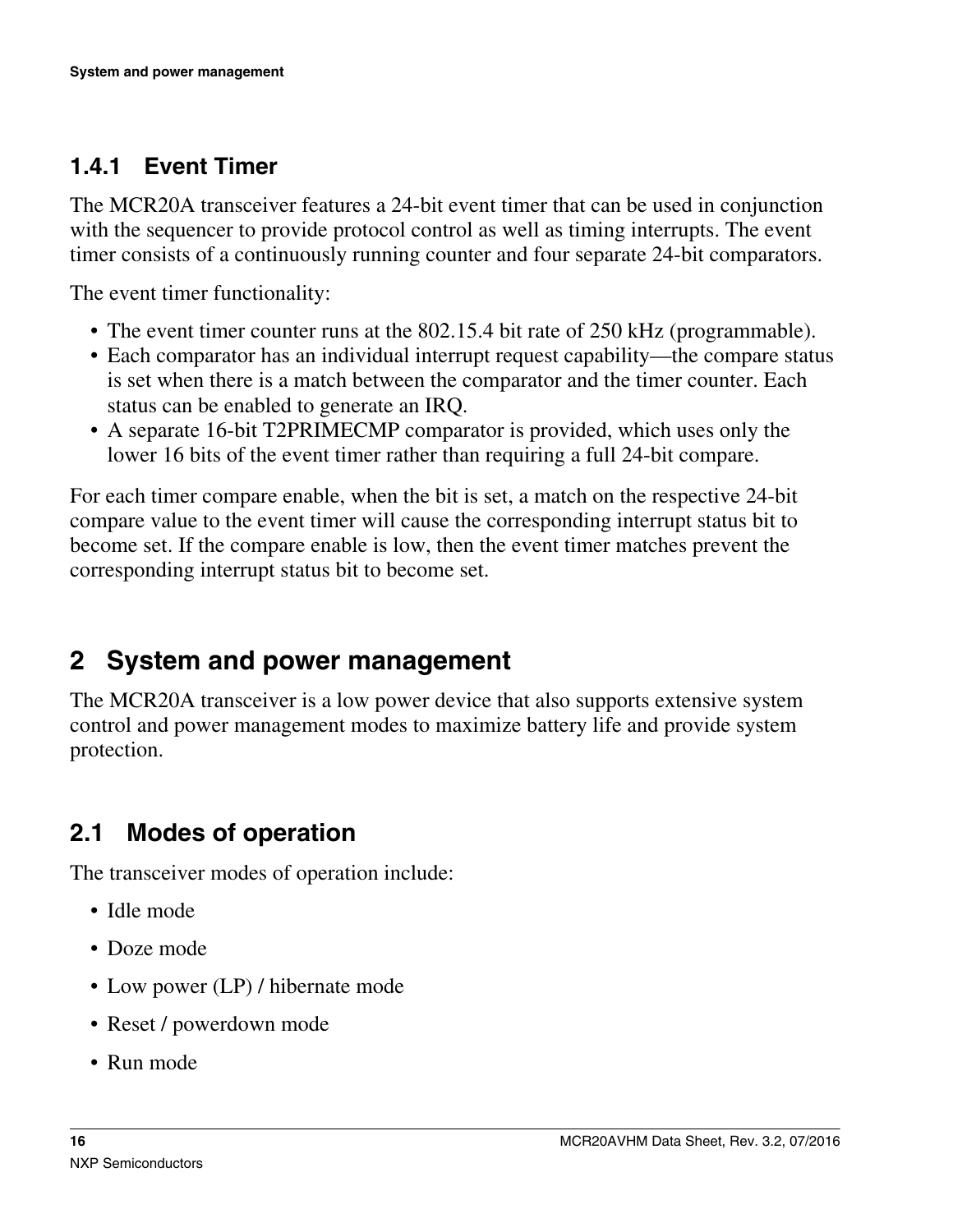#### <span id="page-16-0"></span>**2.2 Power management**

The MCR20A transceive's power management is controlled by programming the modes of operation. Different modes enable different levels of power-down and run operation. For the receiver, the programmable power modes available are:

- Preamble search
- Preamble search sniff
- Low power preamble search (LPPS)
- Fast antenna diversity (FAD) preamble search
- Packet decoding

## **3 Radio Peripherals**

The MCR20A transceiver provides a set of I/O pins to supply a system clock to the MCU, to control the external RF modules and circuitry, and to control the GPIO.

## **3.1 Clock output (CLK\_OUT)**

The MCR20A transceiver integrates a programmable clock to source numerous frequencies for connection with various MCUs. Package pin 16 can be used to provide this clock source as required to enable the user to make adjustments per their application requirements.

Care must be taken that the clock output signal does not interfere with the reference oscillator or the radio. Additional functionality this feature supports is:

- XTAL domain can be completely gated off (hibernate mode)
- SPI communication allowed during hibernation

| CLK_OUT_DIV [2:0] | <b>CLK_OUT frequency</b> |  |  |
|-------------------|--------------------------|--|--|
|                   | 32 MHz                   |  |  |

**Table 4. CLK\_OUT table**

*Table continues on the next page...*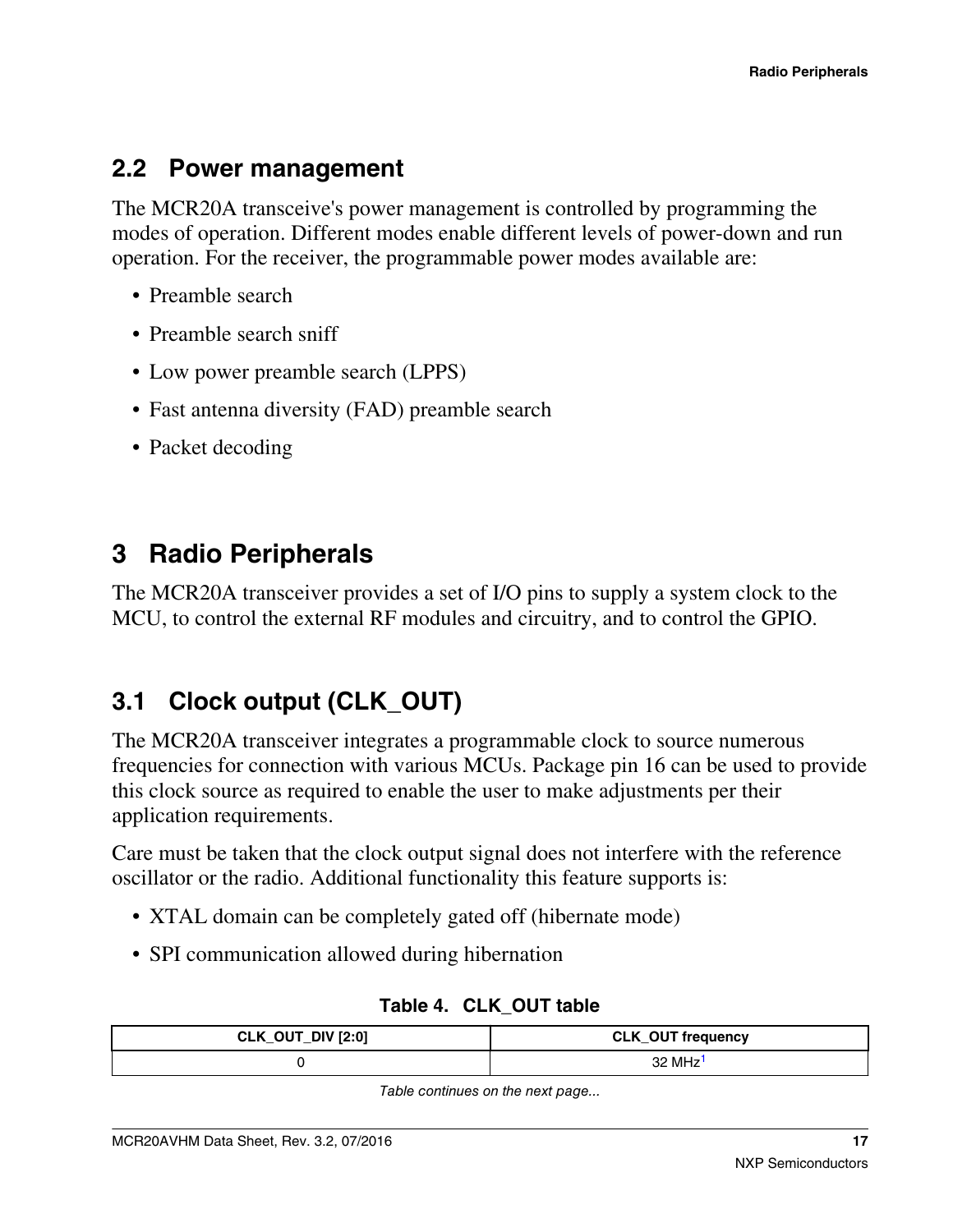<span id="page-17-0"></span>

| CLK_OUT_DIV [2:0] | <b>CLK_OUT frequency</b> |
|-------------------|--------------------------|
|                   | $16 MHz$ <sup>1</sup>    |
| 0                 | $8$ MHz <sup>1</sup>     |
| 3                 | 4 MHz <sup>2</sup>       |
| 4                 | 2 MHz                    |
| 5                 | 1 MHz                    |
| 6                 | 62.5 kHz                 |
|                   | 32.786 kHz 3             |

**Table 4. CLK\_OUT table (continued)**

1. May require high drive strength for proper signal integrity.

2. DEFAULT if GPIO5/BOPT =  $0$ 

3. DEFAULT if GPIO5/BOPT = 1

There is an enable/disable bit for CLK\_OUT. When disabled, the clock output will optionally continue to run for 128 clock cycles after it is disabled. There is also one bit available to adjust the CLK\_OUT I/O pad drive strength.

## **3.2 General-purpose input output (GPIO)**

The MCR20A transceiver supports 8 GPIO pins. All I/O pins will have the same supply voltage and depending on the supply, can vary from 1.8 V up to 3.6 V. When the pin is configured as a general-purpose output or for peripheral use, there will be specific settings required per use case. Pin configuration will be executed by software to adjust input/output direction and drive strength capability. When the pin is configured as a general-purpose input or for peripheral use, software (see [Table 5](#page-18-0)) can enable a pull-up or pull-down device. Immediately after reset, all pins are configured as high-impedance general-purpose inputs with internal pull-up devices enabled.

Features for these pins include:

- Programmable output drive strength
- Programmable output slew rate
- Hi-Z mode
- Programmable as outputs or inputs (default)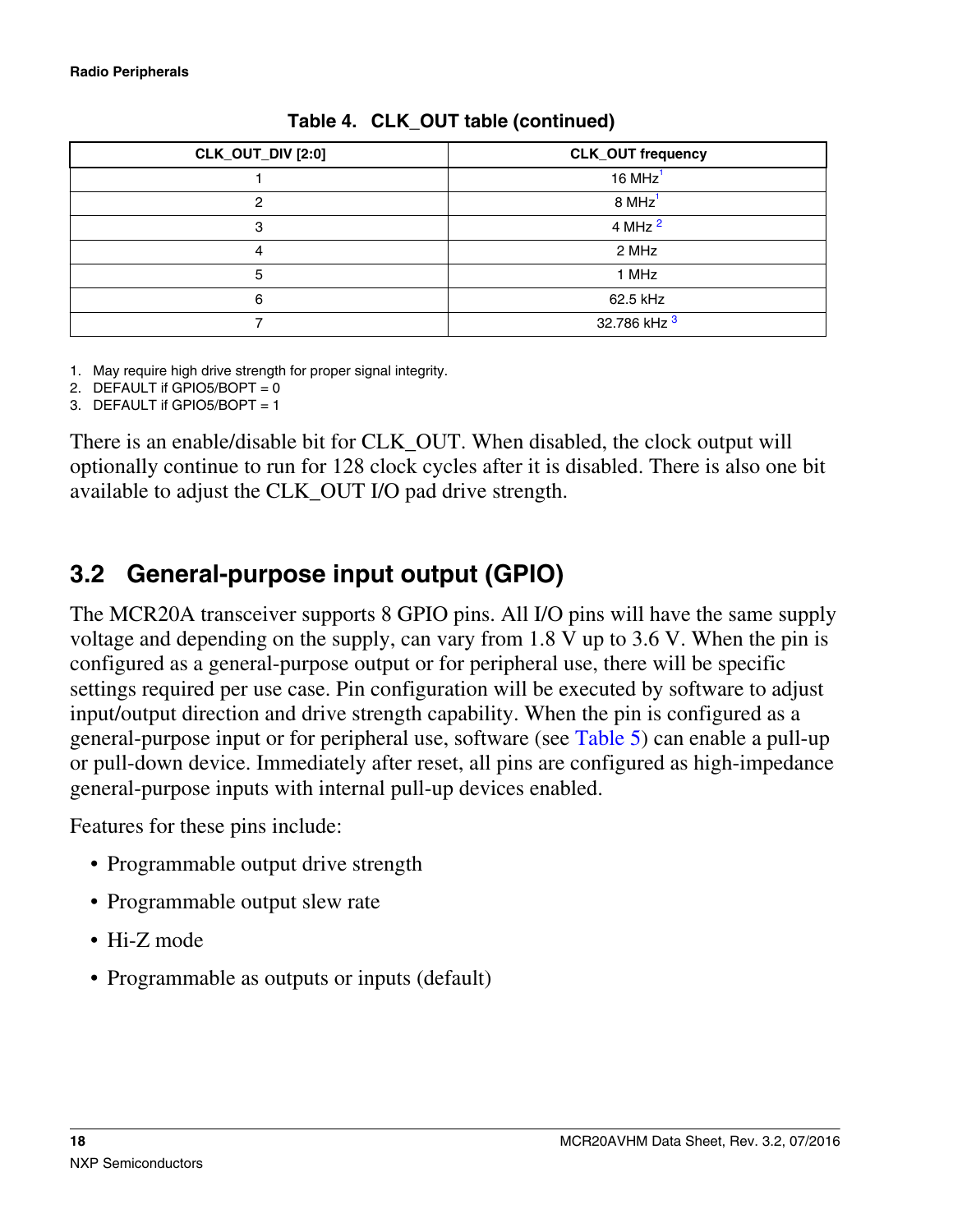<span id="page-18-0"></span>

| Pin function configuration                 | <b>Details</b>                  |                | <b>Tolerance</b> |      |              |  |
|--------------------------------------------|---------------------------------|----------------|------------------|------|--------------|--|
|                                            | Min.                            |                | Typ.             | Max. | <b>Units</b> |  |
| I/O buffer full drive mode <sup>1</sup>    | Source or sink                  |                | ±10              |      | mA           |  |
| I/O buffer partial drive mode <sup>1</sup> | Source or sink                  |                | ±2               |      | mA           |  |
| I/O buffer high impedance <sup>2</sup>     | Off state                       |                |                  | 10   | nA           |  |
| No slew, full drive                        | Rise and fall time <sup>3</sup> | 2              | 4                | 6    | ns           |  |
| No slew, partial drive                     | Rise and fall time              | $\overline{c}$ | 4                | 6    | ns           |  |
| Slew, full drive                           | Rise and fall time              | 6              | 12               | 24   | ns           |  |
| Slew, partial drive                        | Rise and fall time              | 6              | 12               | 24   | ns           |  |
| Propagation delay <sup>4</sup> , no slew   | Full drive <sup>5</sup>         |                |                  | 11   | ns           |  |
| Propagation delay, no slew                 | Partial drive <sup>6</sup>      |                |                  | 11   | ns           |  |
| Propagation delay, slew                    | Full drive                      |                |                  | 50   | ns           |  |
| Propagation delay, slew                    | <b>Partial drive</b>            |                |                  | 50   | ns           |  |

#### **Table 5. Pin configuration summary**

1. For this drive condition, the output voltage will not deviate more than 0.5 V from the rail reference VOH or VOL.

2. Leakage current applies for the full range of possible input voltage conditions.

3. Rise and fall time values in reference to 20% and 80%

4. Propagation Delay measured from/to 50% voltage point.

5. Full drive values provided are in reference to a 75 pF load.

6. Partial drive values provided are in reference to a 15 pF load.

### **3.2.1 Serial peripheral interface (SPI)**

The MCR20A transceiver's SPI interface enables an MCU to communicate with the radio's register set and packet buffer. The SPI is a slave-only interface—that is, the MCU must drive R\_SSEL\_B, R\_SCLK, and R\_MOSI. Write and read access to both direct and indirect registers is supported, and transfer length can be single-byte or bursts of unlimited length. Write and read access to the packet buffer can also be single-byte or a burst mode of unlimited length.

The SPI interface is asynchronous to the rest of the MCR20A transceiver. No relationship between R\_SCLK and the internal oscillator is assumed. And no relationship between R\_SCLK and the CLK\_OUT pin is assumed. All synchronization of the SPI interface to the MCR20A transceiver occurs within the SPI module. SPI synchronization occurs in both directions; register writes and register reads. The SPI is capable of operation in all power modes except Reset. Operation in hibernate mode enables most transceiver registers and the complete packet buffer to be accessed in the lowest-power operating state enabling minimal power consumption, especially during the register-initialization phase of the radio.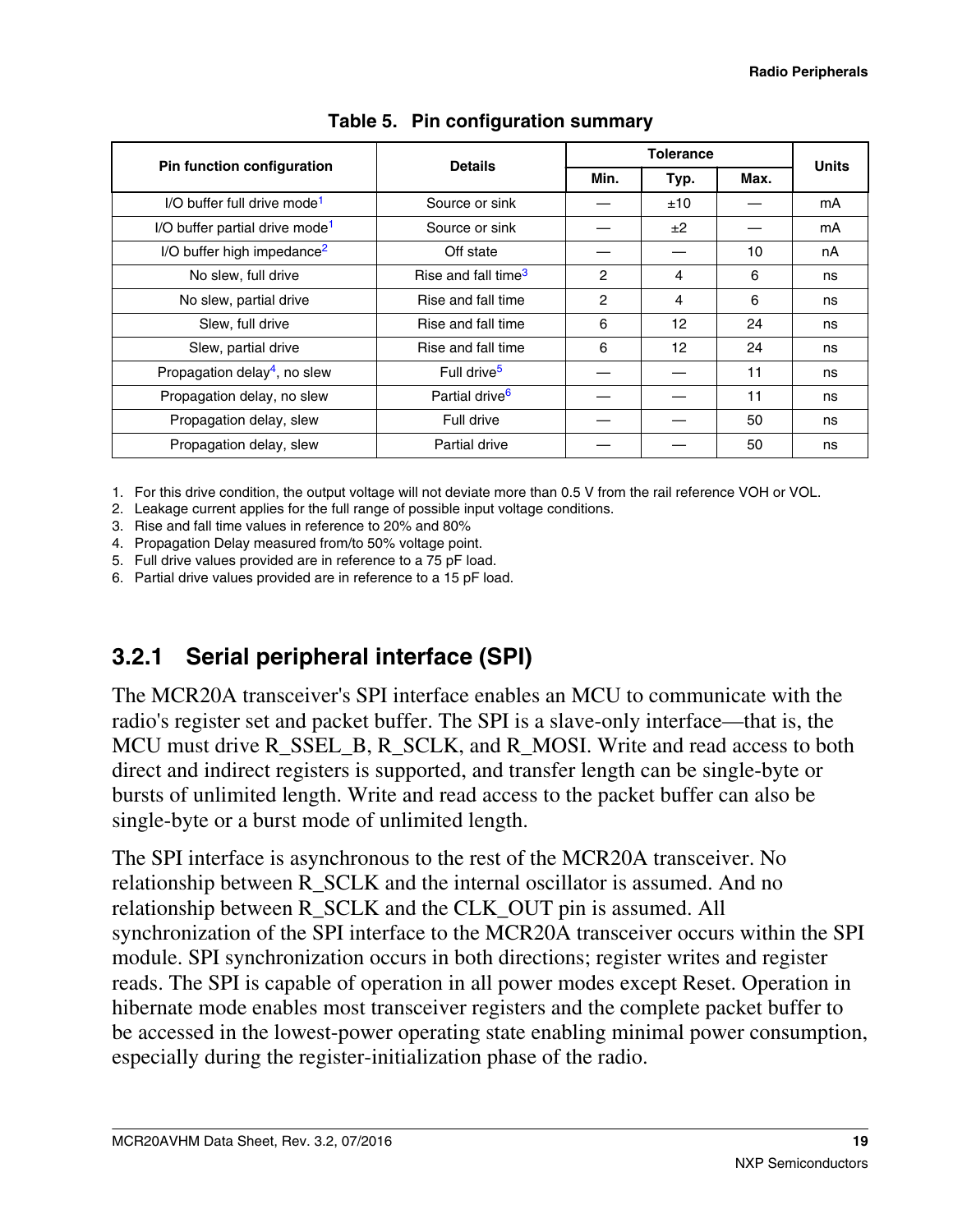<span id="page-19-0"></span>The SPI design features a compact, single-byte control word, reducing SPI access latency to a minimum. Most SPI access types require only a single-byte control word, with the address embedded in the control word. During control word transfer (the first byte of any SPI access), the contents of the IRQSTS1 register (the radio's highestpriority status register) are always shifted out so that the MCU obtains access to IRQSTS1, with the minimum possible latency, on every SPI access.

#### **3.2.1.1 Features**

The SPI interface features:

- 4-wire industry standard interface, supported by all MCUs
- SPI R SCLK maximum frequency 16 MHz (for SPI write accesses)
- SPI R\_SCLK maximum frequency 9 MHz (for SPI read accesses)
- Write and read access to all radio registers (direct and indirect)
- Write and read access to packet buffer
- SPI accesses can be single-byte or burst
- Automatic address auto-incrementing for burst accesses
- Asynchronous mode
	- Entire packet buffer can be uploaded or downloaded in a single SPI burst
	- Entire packet buffer and most registers can be accessed during hibernation mode
	- All GPIO-related registers are accessible in hibernation mode
- Built-in synchronization inside the SPI module to or from the rest of the radio
- R MISO can be tristated when the SPI is inactive, enabling multi-slave configurations

## **3.2.2 Antenna diversity**

To improve the reliability of RF connectivity to long range applications, the antenna diversity feature is supported without using the MCU through use of four dedicated control pins (package pins 23, 24, 25, and 26).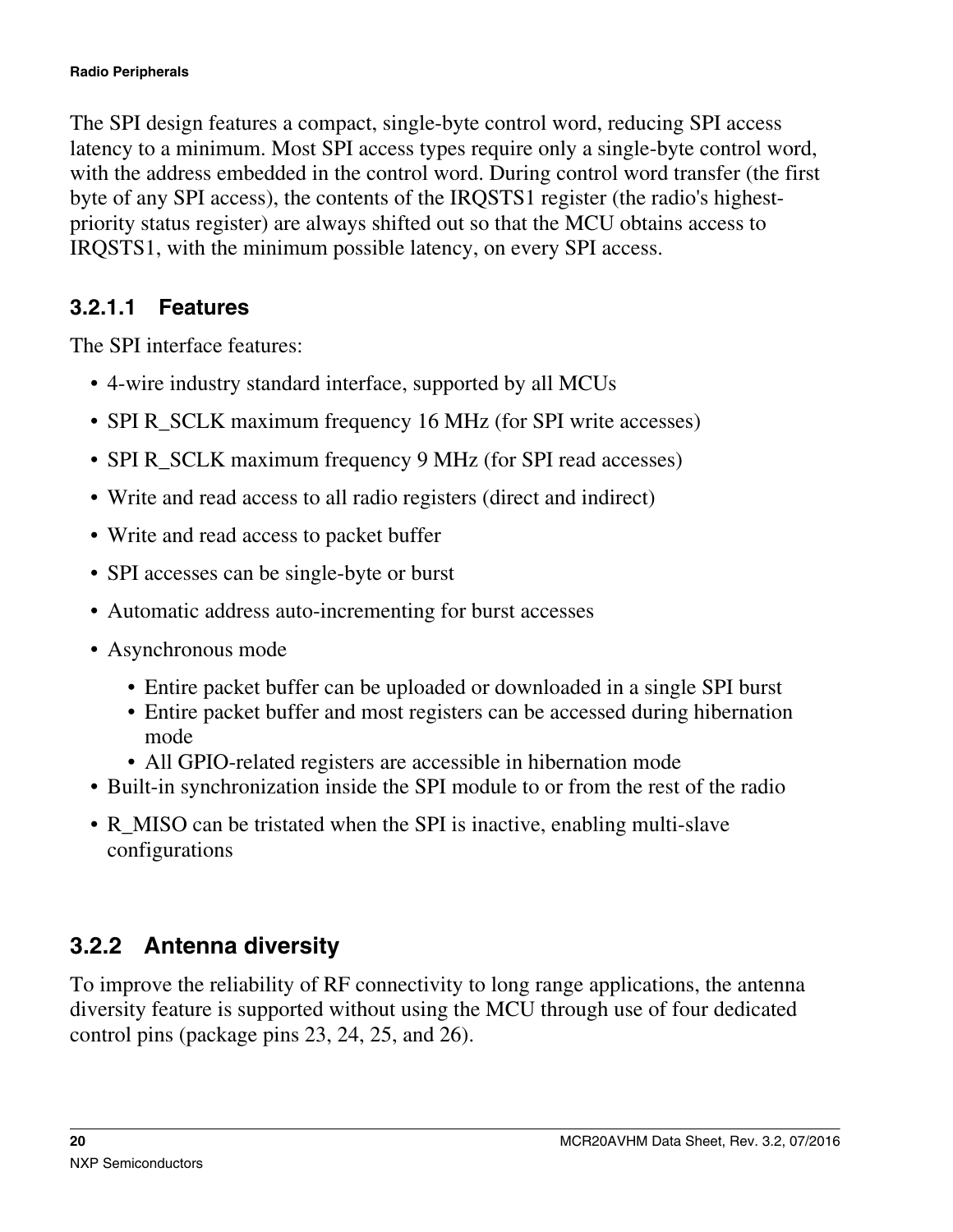<span id="page-20-0"></span>Fast antenna diversity (FAD) mode supports this radio feature and, when enabled, allows the selection between two antennas during the preamble phase. By continually monitoring the received signal, the FAD block will select the first antenna of which the received signal has a correlation factor above a predefined progammable threshold. The FAD accomplishes the antenna selection by sequentially switching between the two antennas testing for the presence of suitably strong s0 symbol where the first antenna to reach this condition is then selected for the reception of the packet. Note that the antenna with the strongest signal is not necessarily picked but the antenna that first meets the signal requirements.

Each of the antennas are monitored for a period of 28 μs. The antenna switching is continued until 1.5 valid s0 symbols are detected. The demodulator then continues with normal preamble search before declaring *Preamble Detect*.

### **3.2.3 RF Output Power Distribution**

The following figure shows the linear region of the output and the typical power distribution of the radio as a function of PA\_PWR [4:0] range. The PA\_PWR [4:0] is the lower 5 bits of the PA\_PWR 0x23 direct register and has a usable range of 3 to 31 decimal.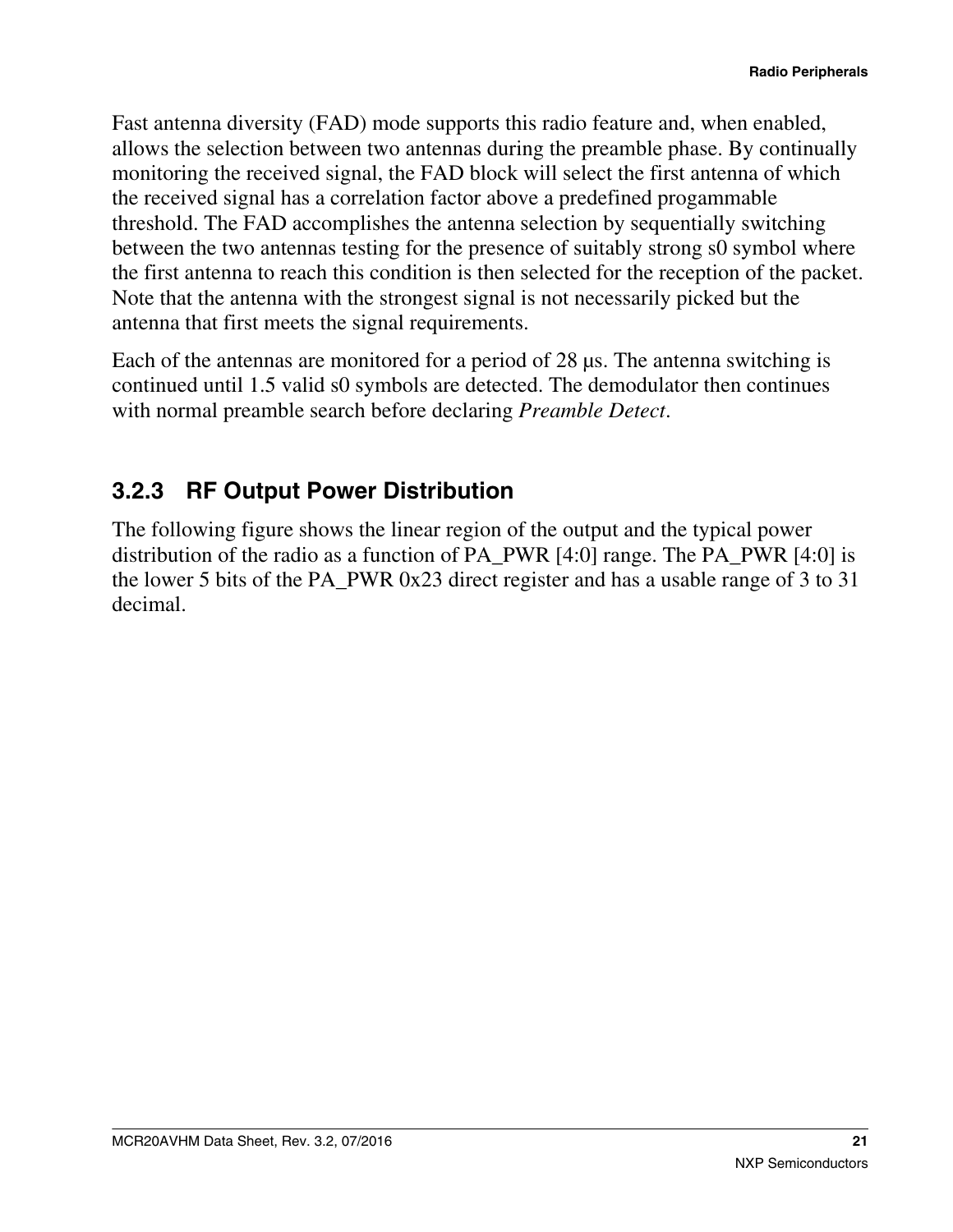<span id="page-21-0"></span>

**Figure 4. MCR20A transmit power vs. PA\_PWR step**

# **4 Serial peripheral interface (SPI)**

The host microcontroller directs the MCR20A transceiver, checks its status, and reads/ writes data to the device through the 4-wire SPI port. The transceiver operates as a SPI slave device only. A transaction between the host and the MCR20A transceiver occurs as multiple 8-bit bursts on the SPI. The SPI signals are:

- Slave select (R\_SSEL\_B)—A transaction on the SPI port is framed by the active low R\_SSEL\_B input signal.
- SPI clock (R\_SCLK)—The host drives the SPICLK input to the MCR20A transceiver. Data is clocked into the master or slave on the leading (rising) edge of the return-to-zero SPICLK and data out changes state on the trailing (falling) edge of SPICLK.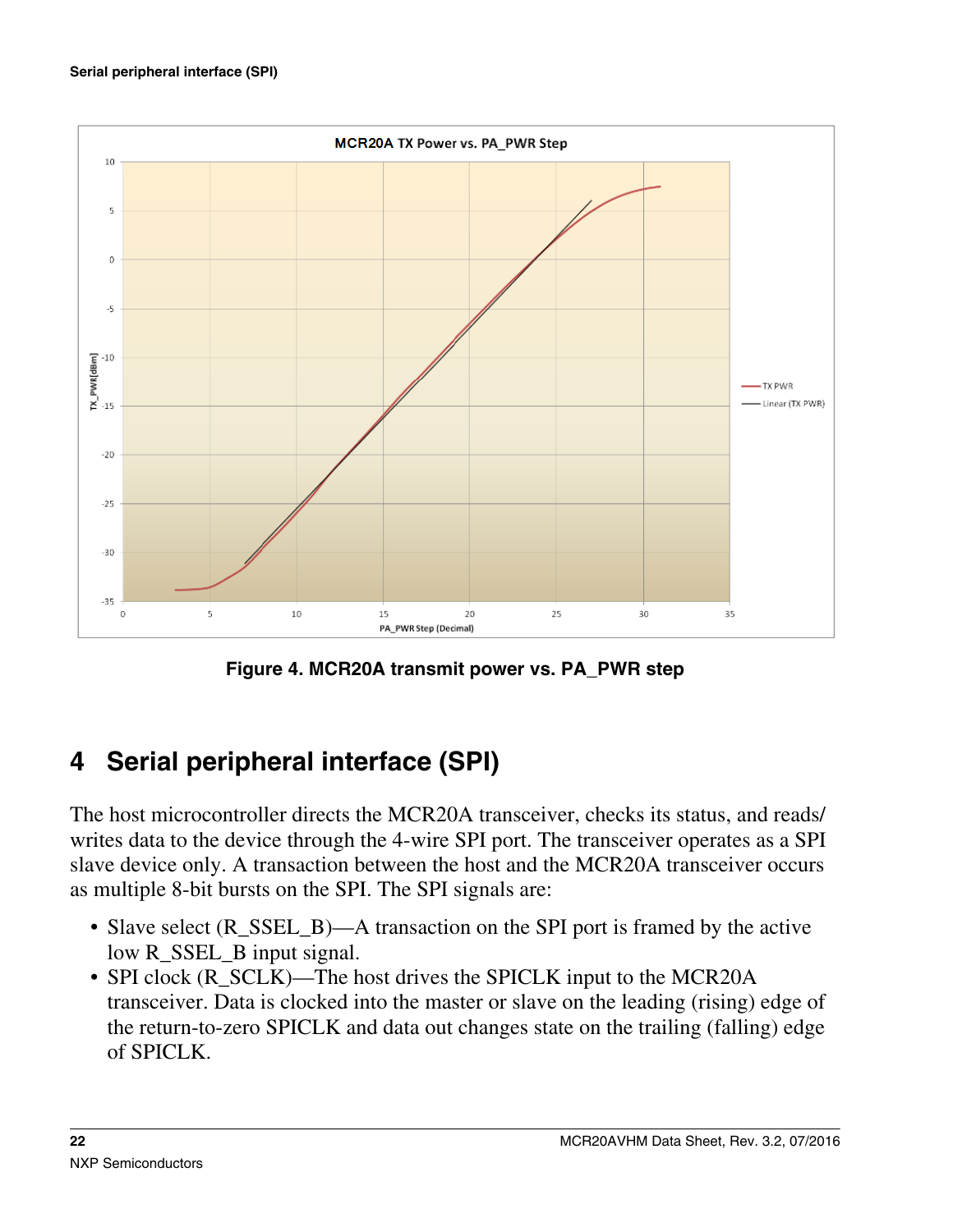#### **NOTE**

For Kinetis microcontrollers, the SPI clock format is the clock phase control bit CPHA=0 and the clock polarity control bit CPOL=0.

- Master out/slave in (MOSI)—Incoming data from the host is presented on the MOSI input.
- Master in/slave out (MISO)—The MCR20A transceiver presents data to the master on the MISO output.

The SPI interface is capable of operating with either the crystal oscillator ON (synchronous mode), or OFF (asynchronous mode; i.e., hibernate).



**Figure 5. SPI read transaction diagram**

# **4.1 SPI transfer protocol**

The MCR20A transceiver's SPI is a slave-only interface, and follows a CPHA=0 and CPOL=0 protocol. Taken together, CPHA and CPOL determine the clock polarity and clock edge used to transfer data between the SPI master and slave, in both communication directions. CPHA=0 (clock phase) indicates that data is captured on the leading edge of SCK and changed on the following edge. CPOL=0 (clock polarity) indicates that the inactive state value of R\_SCLK is low. All data is transferred MSBfirst. The following diagram depicts the transfer protocol of the MCR20A transceiver's SPI.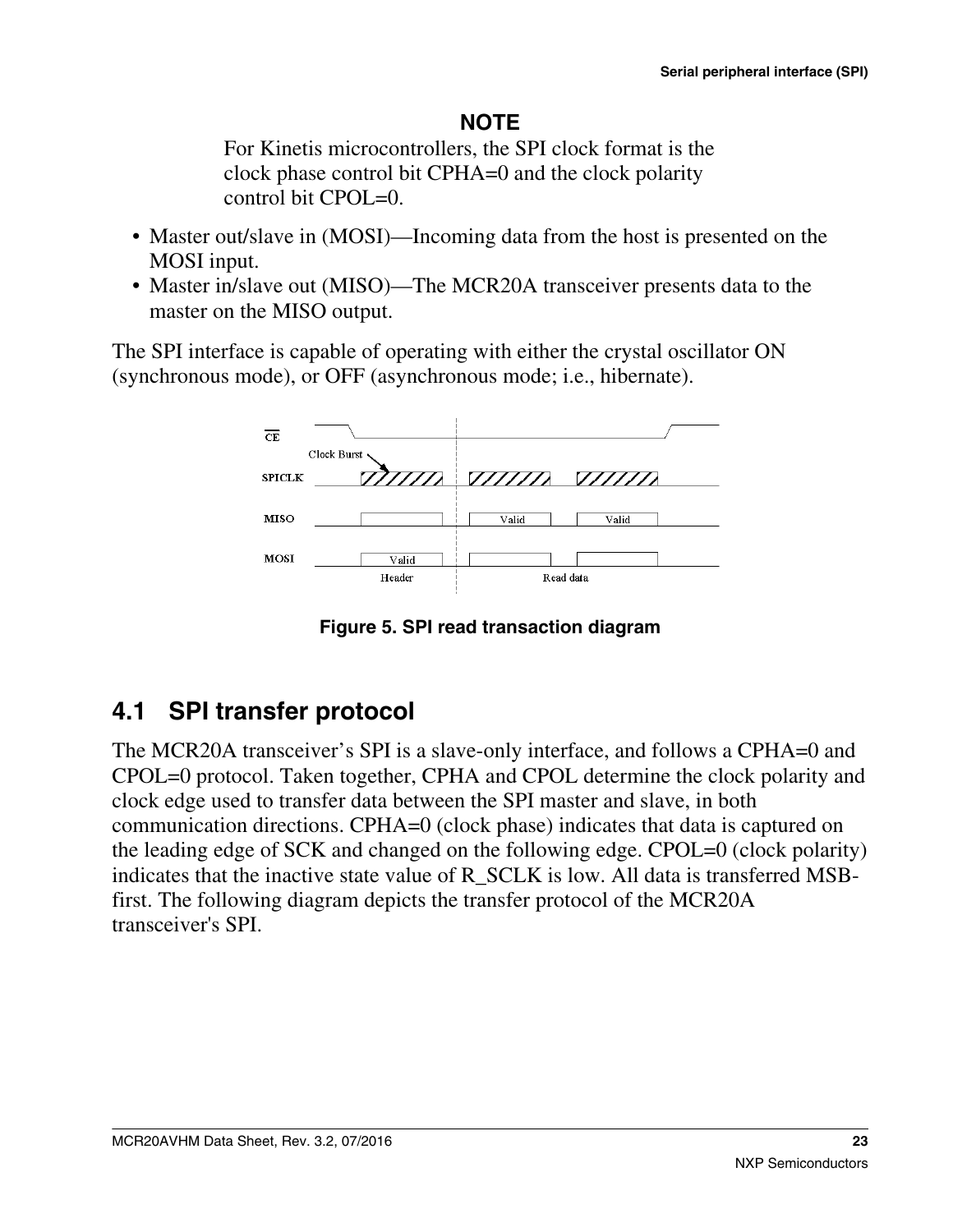

**Figure 6. SPI Transfer Protocol**

### **4.2 SPI control word**

Every SPI transaction begins with one single-byte control word. The control word consists of the address, direction (write or read), transaction target (register or packet buffer), and for the packet buffer, the access mode (burst or byte). For most transactions, data transfer follows immediately after the control word. However, for indirect access register transactions, and for packet buffer byte-mode transactions, an additional address byte follows the control word, before data transfer begins. Bit 7 of the control word selects the transfer direction (1=READ, 0=WRITE). Bit 6 selects the transfer target (1=PACKET BUFFER, 0=REGISTER). For register accesses, the remaining bits select the register address. For packet buffer access, bit 5 selects the access mode (1=BYTE, 0=BURST). For packet buffer access, the remaining bits in the control word are reserved and ignored by the MCR20A transceiver. Details and examples of control word usage appear in the following sections. The following table depicts an overview of the control word.

| Bit 7 | Bit 6 | Bit 5                  | Bit 4                  | Bit 3 | Bit 0<br>Bit 2<br>Bit 1    |       |  | <b>Access Mode</b> | <b>Access Type</b> |
|-------|-------|------------------------|------------------------|-------|----------------------------|-------|--|--------------------|--------------------|
|       | 0     | Register address [5:0] |                        |       |                            |       |  | Register access    | Read               |
| 0     | 0     |                        | Register address [5:0] |       |                            |       |  |                    | Write              |
|       |       | 0                      | Reserved               |       | Packet buffer burst access | Read  |  |                    |                    |
| 0     |       |                        | Reserved               |       |                            | Write |  |                    |                    |
|       |       |                        | Reserved               |       | Packet bugger byte access  | Read  |  |                    |                    |
| 0     |       |                        | Reserved               |       |                            | Write |  |                    |                    |

**Table 6. Control word overview**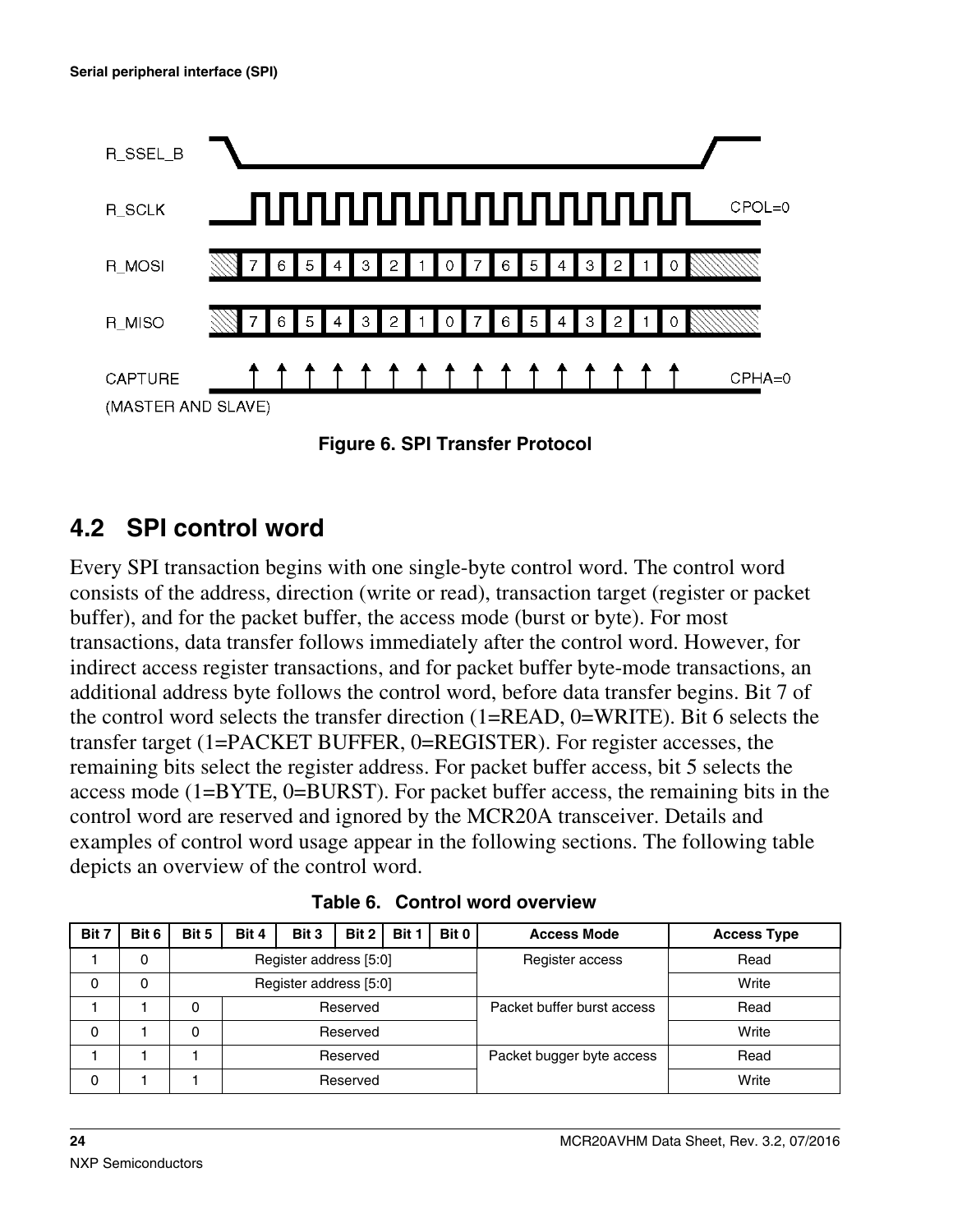## <span id="page-24-0"></span>**5 MCR20A Operating Modes**

The MCR20A transceiver has 6 primary operating modes:

- Reset or power down
- Low power (LP) or hibernate
- Doze (low power with reference oscillator active)
- Idle
- Receive
- Transmit

Table 7 lists and describes the transceiver's power modes and consumption.

| <b>Mode</b>            | <b>Definition</b>                                                               | Current<br>consumption <sup>1</sup> |
|------------------------|---------------------------------------------------------------------------------|-------------------------------------|
| Reset /<br>powerdown   | All IC functions off, leakage only. RST asserted.                               | $<$ 100 nA                          |
| Low power<br>hibernate | Crystal reference oscillator off (SPI is functional).                           | $<$ 1 $\mu$ A                       |
| Doze <sup>2</sup>      | Crystal reference oscillator on with CLK_OUT output available only if selected. | $500 \mu A$                         |
|                        |                                                                                 | (no CLK_OUT)                        |
| Idle                   | Crystal reference oscillator on with CLK_OUT output available only if selected. | 700 $\mu$ A $\overline{3}$          |
|                        |                                                                                 | (no CLK OUT)                        |
| Receive                | Crystal reference oscillator on. Receiver on.                                   | 19 mA $3, 4$                        |
|                        |                                                                                 | 15 mA, LPPS<br>mode                 |
| Transmit               | Crystal reference oscillator on. Transmitter on.                                | 17 mA $3, 5$                        |

**Table 7. Transceiver power modes**

1. Conditions: VBAT and VBAT\_2 = 2.7 V, nominal process @ 25°C.

2. While in Doze mode, 4 MHz maximum frequency can be selected for CLK\_OUT.

3. Typical.

- 4. Signal sensitivity = -102 dBm.
- 5. RF output  $= 0$  dBm.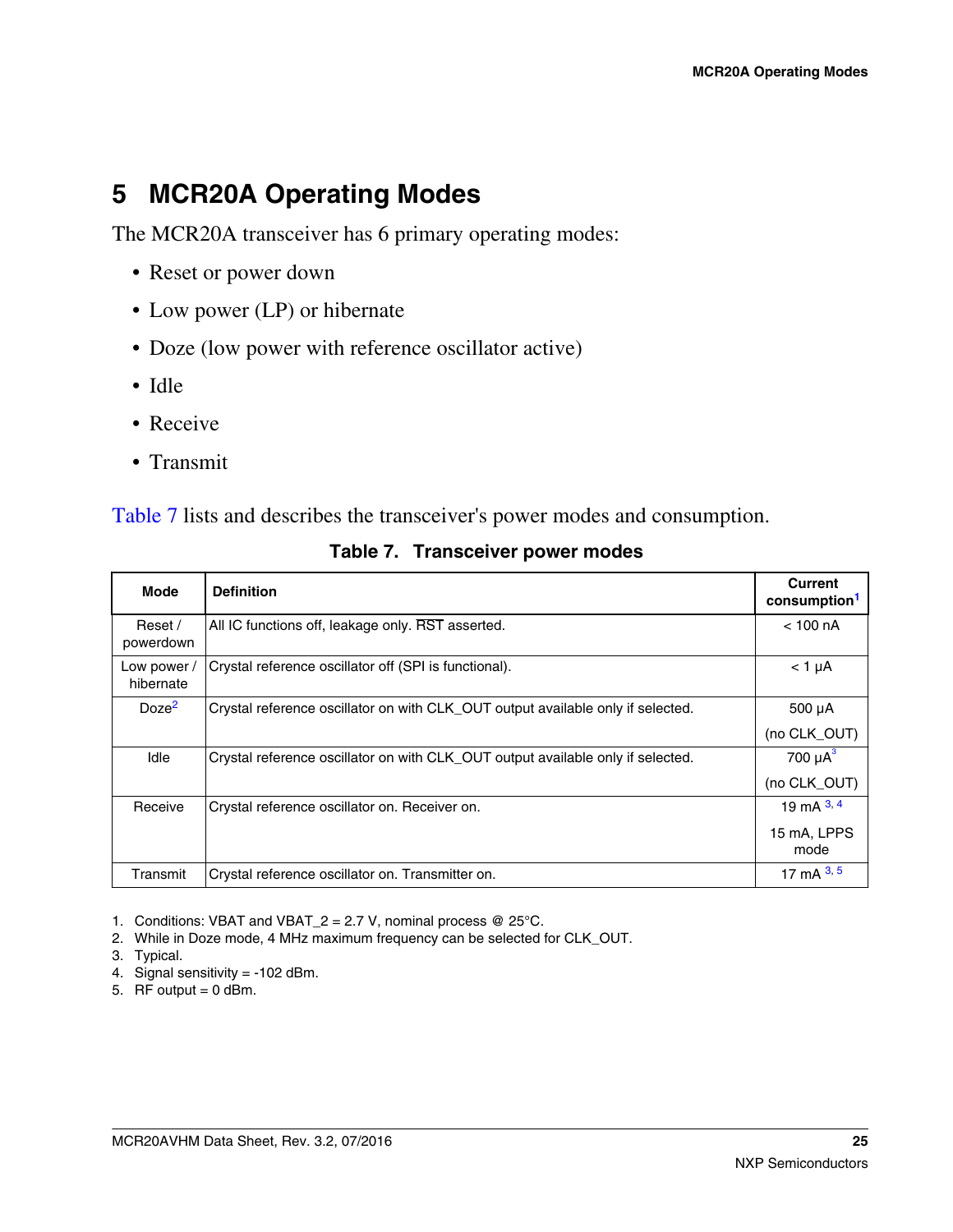## <span id="page-25-0"></span>**5.1 Transceiver Transmit Current Distribution**

The following figure shows the relation between the transmit power generated by the radio and its current consumption.



**Figure 7. MCR20A transmit power vs transmit current**

#### **MCR20A Electrical Characteristics 6**

## **6.1 Maximum ratings**

| Requirement           | <b>Description</b> | Symbol      | <b>Rating level</b>                   | Unit |  |
|-----------------------|--------------------|-------------|---------------------------------------|------|--|
| Power Supply Voltage  |                    | VBAT, VBAT2 | $-0.3$ to $3.6$                       | Vdc  |  |
| Digital Input Voltage |                    | Vin         | $-0.3$ to (VDDINT <sup>1</sup> + 0.3) | Vdc  |  |
| <b>RF</b> Input Power |                    | Pmax        | $+10$                                 | dBm  |  |

**Table 8. Maximum ratings**

*Table continues on the next page...*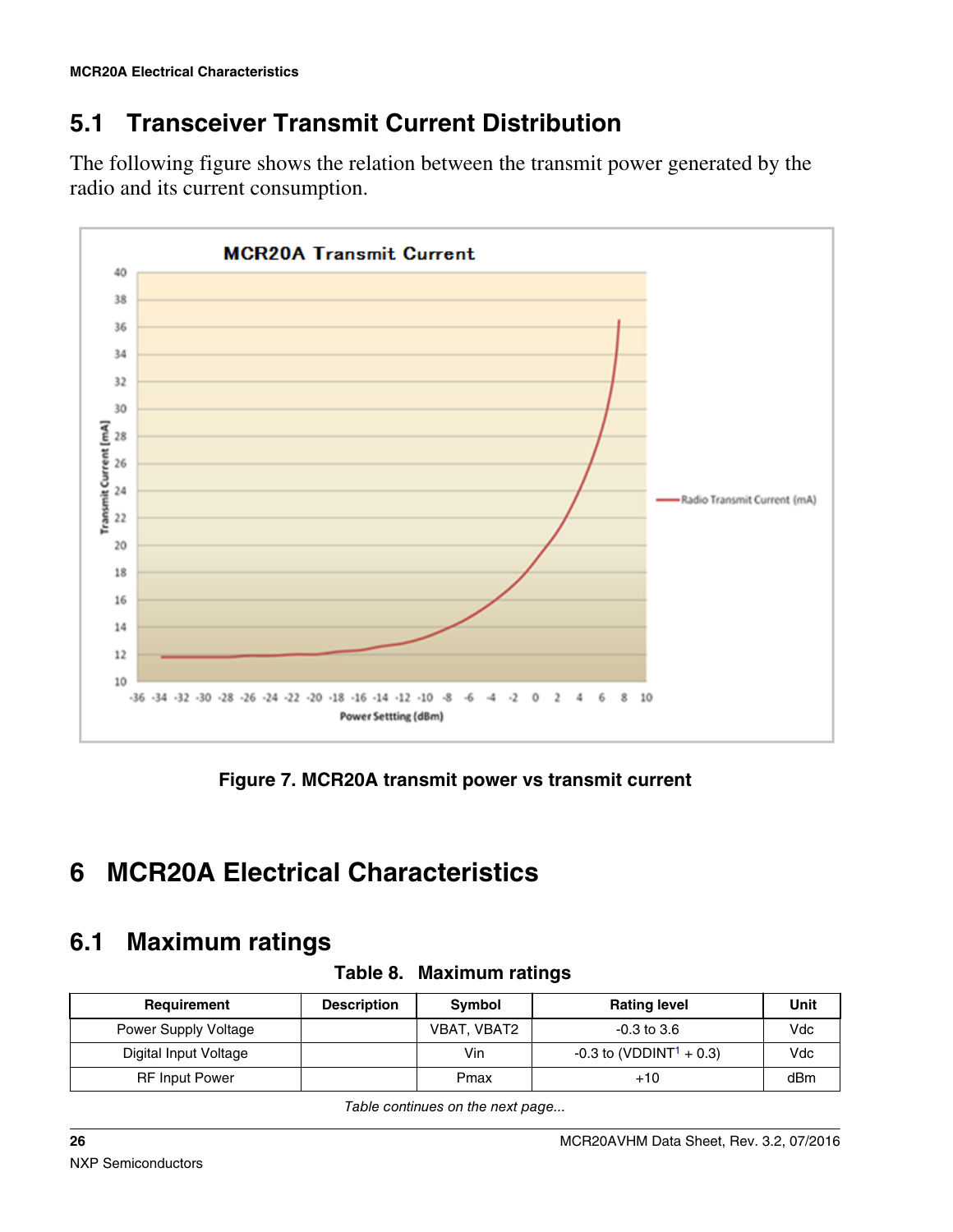<span id="page-26-0"></span>

| Requirement                                                                                                                                                                                                                     | <b>Description</b>             | Symbol           | <b>Rating level</b> | <b>Unit</b> |  |  |  |  |
|---------------------------------------------------------------------------------------------------------------------------------------------------------------------------------------------------------------------------------|--------------------------------|------------------|---------------------|-------------|--|--|--|--|
| Maximum ratings are those values beyond which damage to the device may occur. Functional operation should be<br>Note:<br>restricted to the limits in the electrical characteristics or recommended operating conditions tables. |                                |                  |                     |             |  |  |  |  |
|                                                                                                                                                                                                                                 | Human Body<br>Model            | <b>HBM</b>       | ±2000               | Vdc         |  |  |  |  |
| ESD <sup>2</sup>                                                                                                                                                                                                                | Machine Model                  | MМ               | ±200                | Vdc         |  |  |  |  |
|                                                                                                                                                                                                                                 | <b>Charged Device</b><br>Model | <b>CDM</b>       | ±750                | Vdc         |  |  |  |  |
| Junction Temperature                                                                                                                                                                                                            |                                |                  | $+125$              | °C          |  |  |  |  |
| Storage Temperature Range                                                                                                                                                                                                       |                                | l <sub>stg</sub> | $-65$ to $+165$     | °C          |  |  |  |  |

#### **Table 8. Maximum ratings (continued)**

1. Digital interface supply voltage (VDDINT). In this device it is required VBAT, VBAT2 are common and VBAT2 is equal to VDDINT and are supplied from a single un-regulated source.

2. Electrostatic discharge on all device pads meet this requirement

#### **Note**

Maximum ratings are those values beyond which damage to the device may occur. Functional operation should be restricted to the limits in the electrical characteristics or recommended operating conditions tables.

## **6.2 Radio recommended operating conditions**

#### **Table 9. Recommended operating conditions**

| <b>Characteristic</b>                                                                                           | Symbol                  | Min                  | <b>Typ</b> | Max                  | <b>Unit</b> |
|-----------------------------------------------------------------------------------------------------------------|-------------------------|----------------------|------------|----------------------|-------------|
| Power Supply Voltage ( $V_{BAT}$ = VDD <sub>INT</sub> )                                                         | $V_{BAT}$ , $VDD_{INT}$ | 1.8                  | 2.7        | 3.6                  | Vdc         |
| Input Frequency                                                                                                 | fin                     | 2.360                |            | 2.480                | <b>GHz</b>  |
| <b>Ambient Temperature Range</b>                                                                                | TA                      | $-40$                | 25         | 105                  | $^{\circ}C$ |
| Logic Input Voltage Low                                                                                         | VIL                     | 0                    |            | 30%<br><b>VDDINT</b> | $\vee$      |
| Logic Input Voltage High                                                                                        | <b>VIH</b>              | 70%<br><b>VDDINT</b> |            | <b>VDDINT</b>        | $\vee$      |
| <b>SPI Clock Rate</b>                                                                                           | f <sub>SPI</sub>        |                      |            | 16.0                 | <b>MHz</b>  |
| <b>RF Input Power</b>                                                                                           | Pmax                    |                      |            | 10                   | dBm         |
| Crystal Reference Oscillator Frequency (±40 ppm<br>over operating conditions to meet the 802.15.4<br>Standard.) | fref                    | 32 MHz only          |            |                      |             |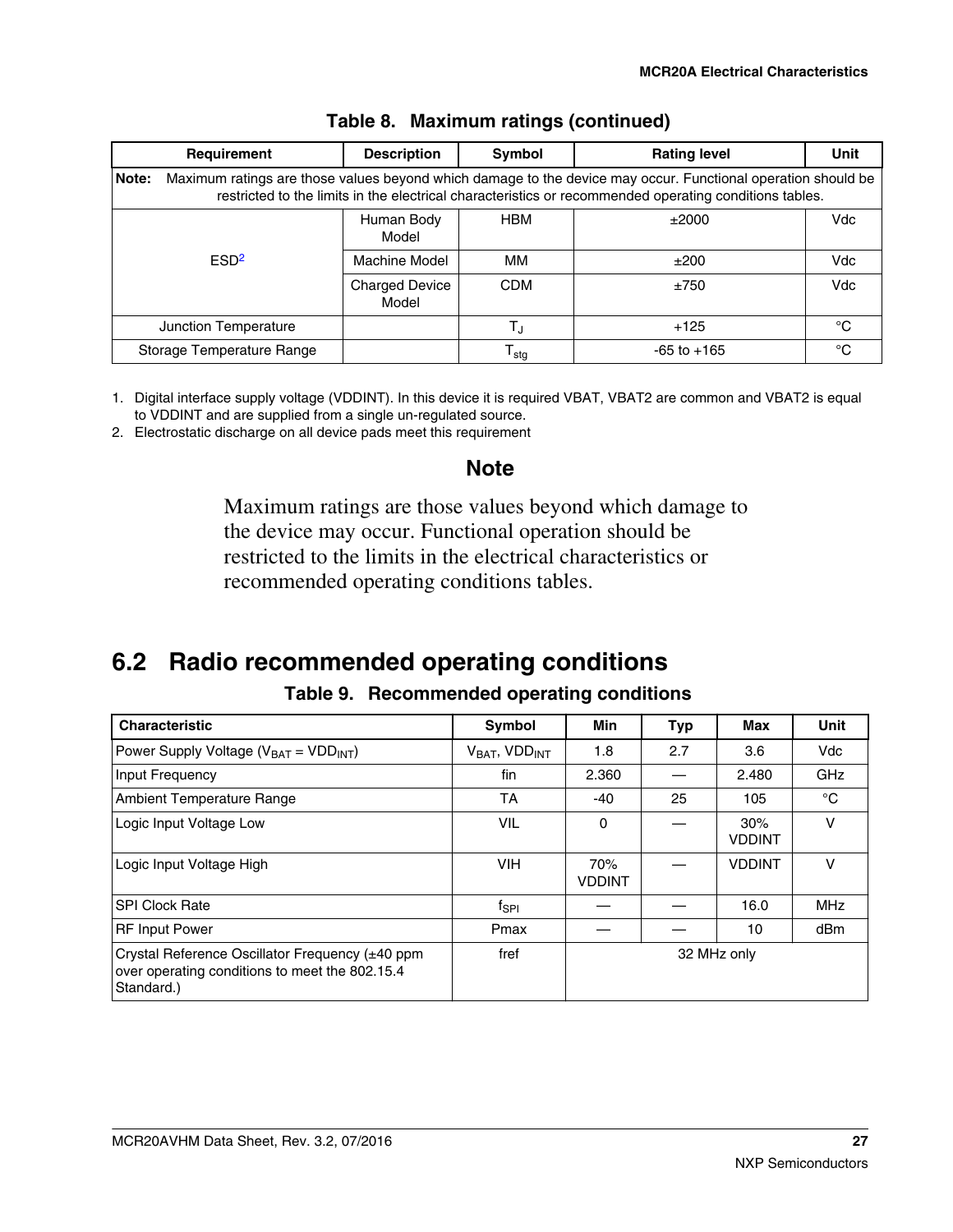#### <span id="page-27-0"></span>**Ratings 6.3**

### **6.3.1 Thermal handling ratings**

| <b>Symbol</b>               | <b>Description</b>            | Min.  | Max. | Unit         | <b>Notes</b> |
|-----------------------------|-------------------------------|-------|------|--------------|--------------|
| $\mathsf{r}_{\texttt{STG}}$ | Storage temperature           | $-55$ | 150  | $\circ$<br>ັ |              |
| SDR                         | Solder temperature, lead-free |       | 260  | $\circ$      |              |

1. Determined according to JEDEC Standard JESD22-A103, *High Temperature Storage Life*.

2. Determined according to IPC/JEDEC Standard J-STD-020, *Moisture/Reflow Sensitivity Classification for Nonhermetic Solid State Surface Mount Devices*.

#### **6.3.2 Moisture handling ratings**

| <b>Symbol</b> | <b>Description</b>         | Min. | Max. | Unit | <b>Notes</b> |
|---------------|----------------------------|------|------|------|--------------|
| <b>MSL</b>    | Moisture sensitivity level | _    |      |      |              |

1. Determined according to IPC/JEDEC Standard J-STD-020, *Moisture/Reflow Sensitivity Classification for Nonhermetic Solid State Surface Mount Devices*.

### **6.3.3 ESD handling ratings**

| <b>Symbol</b>    | <b>Description</b>                                       | Min.   | Max.    | Unit | <b>Notes</b> |
|------------------|----------------------------------------------------------|--------|---------|------|--------------|
| V <sub>HBM</sub> | Electrostatic discharge voltage, human body model        | -2000  | $+2000$ |      |              |
| Ѵ <sub>срм</sub> | Electrostatic discharge voltage, charged-device<br>model | -500   | $+500$  |      |              |
| <b>I</b> LAT     | Latch-up current at ambient temperature of 105°C         | $-100$ | $+100$  | mΑ   |              |

1. Determined according to JEDEC Standard JESD22-A114, *Electrostatic Discharge (ESD) Sensitivity Testing Human Body Model (HBM)*.

2. Determined according to JEDEC Standard JESD22-C101, *Field-Induced Charged-Device Model Test Method for Electrostatic-Discharge-Withstand Thresholds of Microelectronic Components*.

3. Determined according to JEDEC Standard JESD78, *IC Latch-Up Test*.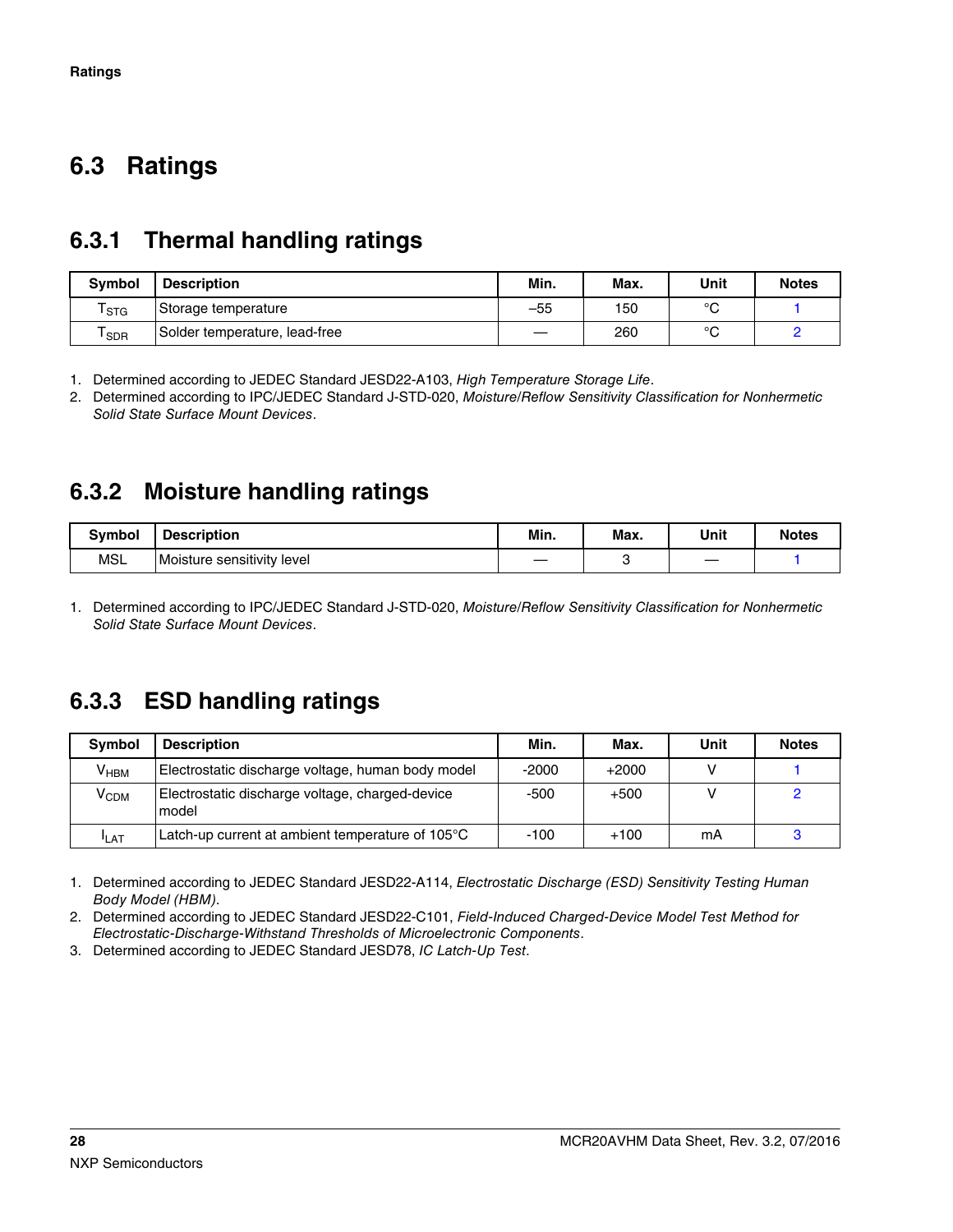# <span id="page-28-0"></span>**7 AC electrical characteristics**

Unless otherwise specified, propagation delays are measured from the 50% to the 50% point, and rise and fall times are measured at the 20% and 80% points, as shown in the following figure.



The midpoint is  $V_{IL} + (V_{IH} - V_{IL}) / 2$ 

#### **Figure 8. Input signal measurement reference**

## **8 Nonswitching electrical specifications**

## **8.1 EMC radiated emissions operating behaviors**

**Table 10. EMC radiated emissions operating behaviors 1**

| Symbol           | <b>Description</b>                 | <b>Frequency</b><br>band<br>(MHz) | Typ. | Unit | <b>Notes</b> |
|------------------|------------------------------------|-----------------------------------|------|------|--------------|
| $V_{RE1}$        | Radiated emissions voltage, band 1 | $0.15 - 50$                       | 19   | dBuV | 2, 3         |
| V <sub>RE2</sub> | Radiated emissions voltage, band 2 | $50 - 150$                        | 21   | dBuV |              |
| V <sub>RE3</sub> | Radiated emissions voltage, band 3 | 150–500                           | 19   | dBµV |              |
| V <sub>RE4</sub> | Radiated emissions voltage, band 4 | 500-1000                          | 11   | dBuV |              |
| $V_{RE}$ IEC     | IEC level                          | $0.15 - 1000$                     |      |      | 3, 4         |

1. This data was collected on a MK20DN128VLH5 64pin LQFP device.

- 2. Determined according to IEC Standard 61967-1, *Integrated Circuits Measurement of Electromagnetic Emissions, 150 kHz to 1 GHz Part 1: General Conditions and Definitions* and IEC Standard 61967-2, *Integrated Circuits - Measurement of Electromagnetic Emissions, 150 kHz to 1 GHz Part 2: Measurement of Radiated Emissions—TEM Cell and Wideband TEM Cell Method*. Measurements were made while the microcontroller was running basic application code. The reported emission level is the value of the maximum measured emission, rounded up to the next whole number, from among the measured orientations in each frequency range.
- 3.  $V_{DD} = 3.3 V$ ,  $T_A = 25 °C$ ,  $f_{OSC} = 12 MHz$  (crystal),  $f_{SYS} = 48 MHz$ ,  $f_{BUS} = 48 MHz$
- 4. Specified according to Annex D of IEC Standard 61967-2, *Measurement of Radiated Emissions—TEM Cell and Wideband TEM Cell Method*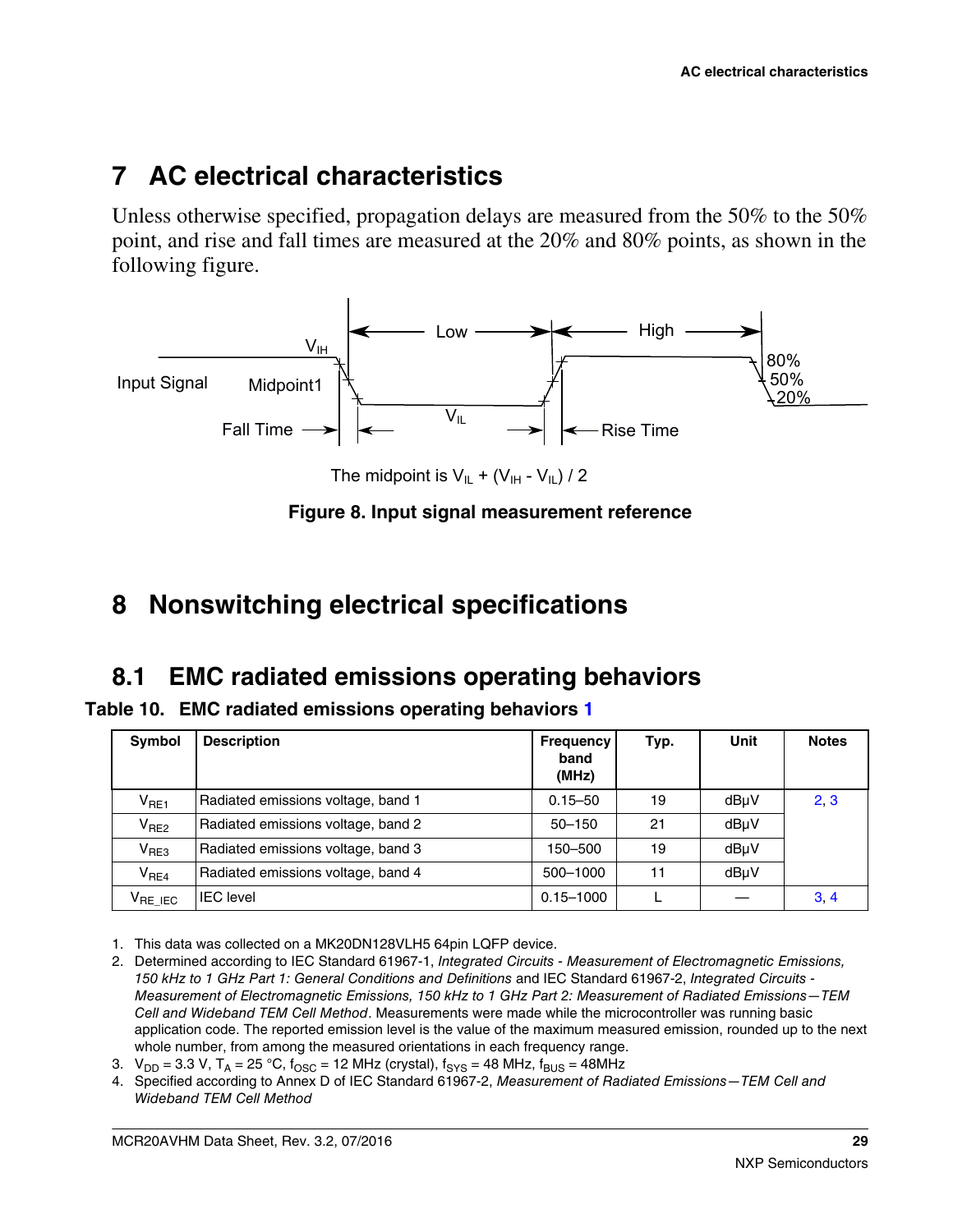### <span id="page-29-0"></span>**8.2 Designing with radiated emissions in mind**

To find application notes that provide guidance on designing your system to minimize interference from radiated emissions:

- Go to [www.nxp.com](http://www.nxp.com).
- Perform a keyword search for "EMC design."

### **8.3 Capacitance attributes**

**Table 11. Capacitance attributes**

| <b>Symbol</b>        | <b>Description</b>              | Min. | Max. | Unit |
|----------------------|---------------------------------|------|------|------|
| $C_{IN\_A}$          | Input capacitance: analog pins  |      |      | рF   |
| $\mathrm{C_{IN\_D}}$ | Input capacitance: digital pins |      |      | рF   |

# **9 Thermal specifications**

## **9.1 Thermal operating requirements**

**Table 12. Thermal operating requirements**

| <b>Symbol</b> | <b>Description</b>               | Min.  | Max. | Unit    |
|---------------|----------------------------------|-------|------|---------|
|               | Die junction temperature         | -40   | 125  | $\circ$ |
| A             | Ambient temperature <sup>1</sup> | $-40$ | 105  | $\circ$ |

1. Maximum T<sub>A</sub> can be exceeded only if the user ensures that T<sub>J</sub> does not exceed maximum T<sub>J</sub>. The simplest method to determine T<sub>J</sub> is:

 $T_{\mathsf{J}} = T_{\mathsf{A}} + \mathsf{R}_{\mathsf{\theta} \mathsf{J} \mathsf{A}}$  x chip power dissipation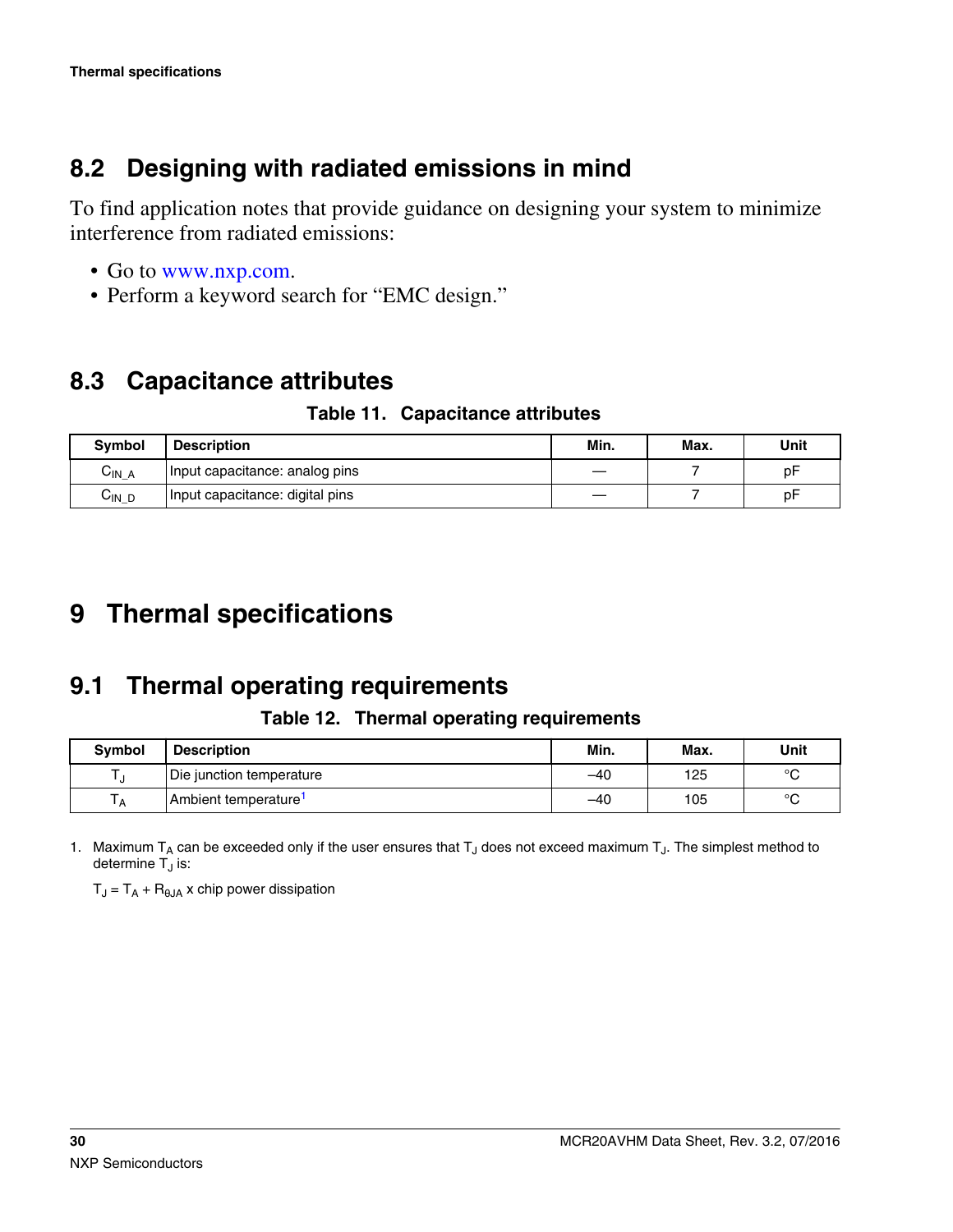# <span id="page-30-0"></span>**Transceiver Electrical Characteristics 10**

## **10.1 DC electrical characteristics**

#### **Table 13. DC electrical characteristics (VBAT, VBAT2 = 2.7 V, TA=25 °C, unless otherwise noted)**

| <b>Characteristic</b>                                          | Symbol           | <b>Min</b>                       | Typ       | Max                              | <b>Unit</b>  |
|----------------------------------------------------------------|------------------|----------------------------------|-----------|----------------------------------|--------------|
| Power Supply Current (VBAT + VBAT2)                            |                  |                                  |           |                                  |              |
| Reset / power down <sup>1</sup>                                | leakage          |                                  | < 60      | 100                              | nA           |
| Hibernate <sup>1</sup>                                         | $I_{\text{CCH}}$ |                                  | $<$ 1     |                                  | μA           |
| Doze (No CLK_OUT)                                              | $I_{CCD}$        |                                  | 500       |                                  | μA           |
| Idle (No CLK_OUT)                                              | $I_{\rm CCl}$    |                                  | 700       |                                  | μA           |
| Transmit mode (0 dBm nominal output power)                     | I <sub>CCT</sub> |                                  | 17        | 18                               | mA           |
| Receive mode (normal)                                          | ICCR             |                                  | 19        | 19.5                             | mA           |
| Receive mode (power preamble search)                           |                  |                                  | 15 (LPPS) |                                  |              |
| Input current ( $VIN = 0 V$ or $VDDINT$ ) (All digital inputs) | $I_{IN}$         |                                  |           | ±1                               | μA           |
| Input low voltage (all digital inputs)                         | $V_{IL}$         | $\Omega$                         |           | 30%<br><b>V</b> <sub>DDINT</sub> | $\mathsf{V}$ |
| Input high voltage (all digital inputs)                        | V <sub>IH</sub>  | 70%<br><b>V</b> <sub>DDINT</sub> |           | <b>V</b> <sub>DDINT</sub>        | $\vee$       |
| Output high voltage (IOH = $-1$ mA) (all digital outputs)      | $V_{OH}$         | 80%<br><b>V</b> <sub>DDINT</sub> |           | <b>V</b> <sub>DDINT</sub>        | $\vee$       |
| Output low voltage ( $IOL = 1$ mA) (all digital outputs)       | $V_{OL}$         | 0                                |           | 20%<br><b>V</b> <sub>DDINT</sub> | $\vee$       |

1. To attain specified low power current, all GPIO and other digital IO must be handled properly.

## **10.2 AC electrical characteristics**

Table 14. Receiver AC electrical characteristics (V<sub>BAT</sub>, V<sub>DDINT</sub> = 2.7 V, T<sub>A</sub>=25 °C, f<sub>ref</sub> = 32 MHz **unless otherwise noted)**

| <b>Characteristic</b>                                                       | Symbol               | Min   | Typ    | Max   | Unit |
|-----------------------------------------------------------------------------|----------------------|-------|--------|-------|------|
| Sensitivity for 1% packet error rate (PER) (-40 to +105 °C) <sup>1</sup>    | SENSper              |       | $-99$  | $-97$ | dBm  |
| Sensitivity for 1% packet error rate (PER) $(+25 \degree C)^1$              | <b>SENSper</b>       |       | $-102$ |       | dBm  |
| Saturation (maximum input level)                                            | SENSmax <sup>1</sup> | $-10$ |        |       | dBm  |
| Channel rejection for dual port mode (1% PER and desired<br>signal –82 dBm) |                      |       |        |       |      |
| +5 MHz (adjacent channel)                                                   |                      |       | 39     |       | dB   |

*Table continues on the next page...*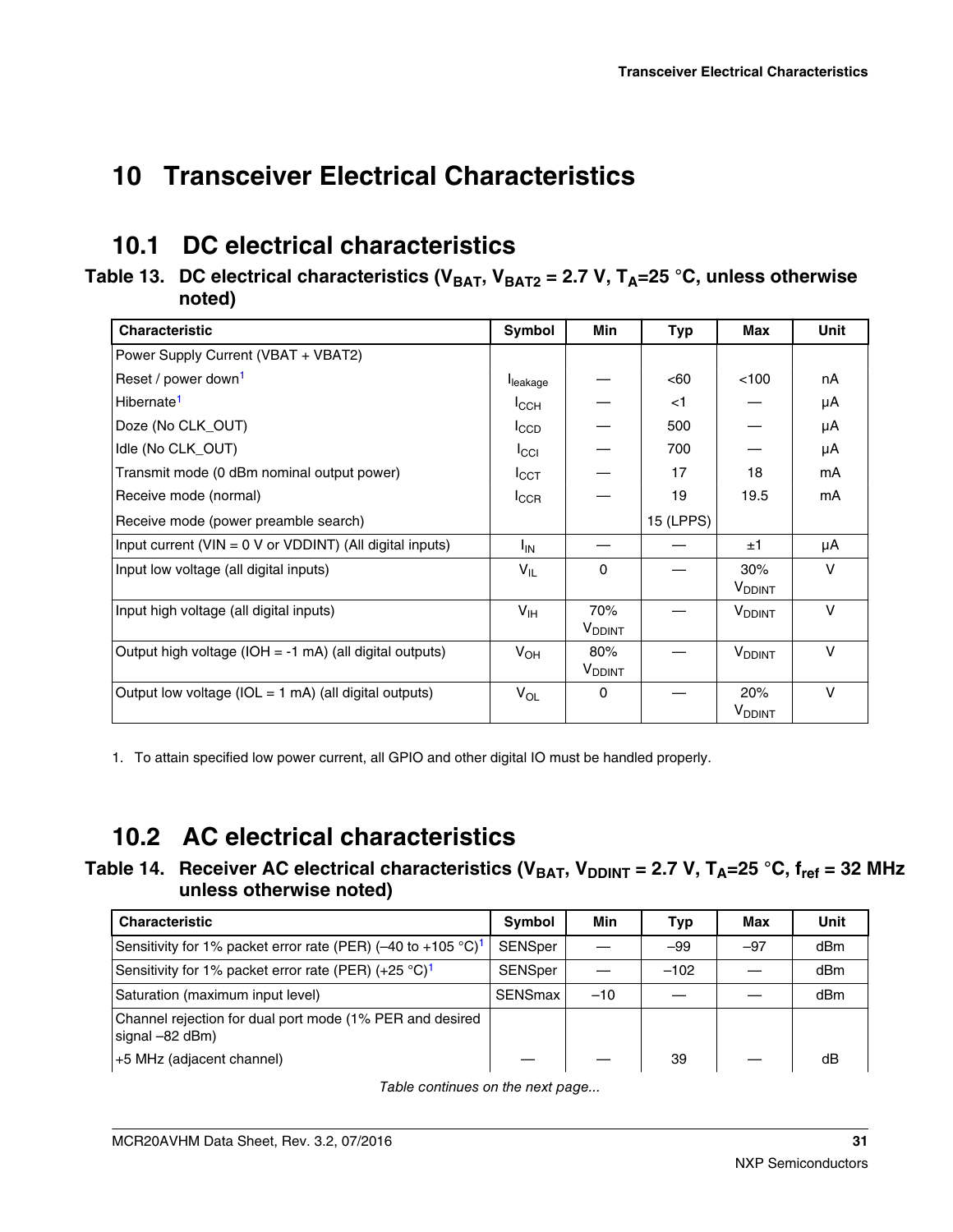<span id="page-31-0"></span>

| Table 14.   Receiver AC electrical characteristics (V <sub>BAT</sub> , V <sub>DDINT</sub> = 2.7 V, T <sub>A</sub> =25 °C, f <sub>ref</sub> = 32 MHz |
|-----------------------------------------------------------------------------------------------------------------------------------------------------|
| unless otherwise noted) (continued)                                                                                                                 |

| <b>Characteristic</b>       | <b>Symbol</b> | Min | Typ | Max | <b>Unit</b> |
|-----------------------------|---------------|-----|-----|-----|-------------|
| -5 MHz (adjacent channel)   |               |     | 33  |     | dB          |
| +10 MHz (alternate channel) |               |     | 50  |     | dB          |
| -10 MHz (alternate channel) |               |     | 50  |     | dB          |
| $\geq$ 15 MHz               |               |     | 58  |     | dB          |
| Frequency error tolerance   |               |     |     | 200 | kHz         |
| Symbol rate error tolerance |               | 80  |     |     | ppm         |

1. Measurement is referenced to the package pin.

#### **Table 15. Transmitter AC electrical characteristics (** $V_{BAT}$ **,**  $V_{DDINT}$  **= 2.7 V,**  $T_A$ **=25 °C,**  $f_{ref}$  **= 32 MHz unless otherwise noted)**

| <b>Characteristic</b>                                                            | Symbol     | Min   | Typ    | Max    | <b>Unit</b> |
|----------------------------------------------------------------------------------|------------|-------|--------|--------|-------------|
| Power spectral density, absolute limit from $-40^{\circ}$ C to +105 $^{\circ}$ C |            | $-30$ |        |        | dBm         |
| Power spectral density, relative limit from -40°C to +105°C                      |            | $-20$ |        |        | dB          |
| Nominal output power <sup>1</sup>                                                | Pout       | $-2$  | 0      | 2      | dBm         |
| Maximum output power <sup>1</sup>                                                |            |       | 8      |        | dBm         |
| Error vector magnitude                                                           | <b>EVM</b> |       | 8      | 13     | $\%$        |
| Output power control range <sup>2</sup>                                          |            |       | 40     |        | dB          |
| Over the air data rate                                                           |            |       | 250    |        | kbps        |
| 2nd harmonic <sup>3</sup>                                                        |            |       | $<-50$ | $<-40$ | dBm         |
| 3rd harmonic <sup>3</sup>                                                        |            |       | $<-50$ | $<-40$ | dBm         |

1. Measurement is referenced to the package pin.

- 2. Measurement is referenced to the package pin on the output of the Tx/Rx switch. It does not degrade more than ±2 dB across temperature and an additional ±1 dB across all processes. Power adjustment will span nominally from –35 dBm to +8 dBm in 21 steps @ 2 dBm / step.
- 3. Measured with output power set to nominal (0 dBm) and temperature @ 25°C. Trap filter is needed.

#### **Table 16. RF port impedance**

| <b>Characteristic</b>                                                | Symbol | Typ            | <b>Unit</b> |
|----------------------------------------------------------------------|--------|----------------|-------------|
| RFIN Pins for internal T/R switch configuration, TX mode             | Zin    |                | Ohm         |
| 2.360 GHz                                                            |        | $14.7 - j215$  |             |
| 2.420 GHz                                                            |        | $13.7 - j18.7$ |             |
| 2.480 GHz                                                            |        | $13 - 16.3$    |             |
| RFIN Pins for internal or external T/R switch configuration, RX mode | Zin    |                | Ohm         |
| 2.360 GHz                                                            |        | $14 - j9.5$    |             |
| 2.420 GHz                                                            |        | $13 - j7.6$    |             |
| 2.480 GHz                                                            |        | $12.3 - j5.6$  |             |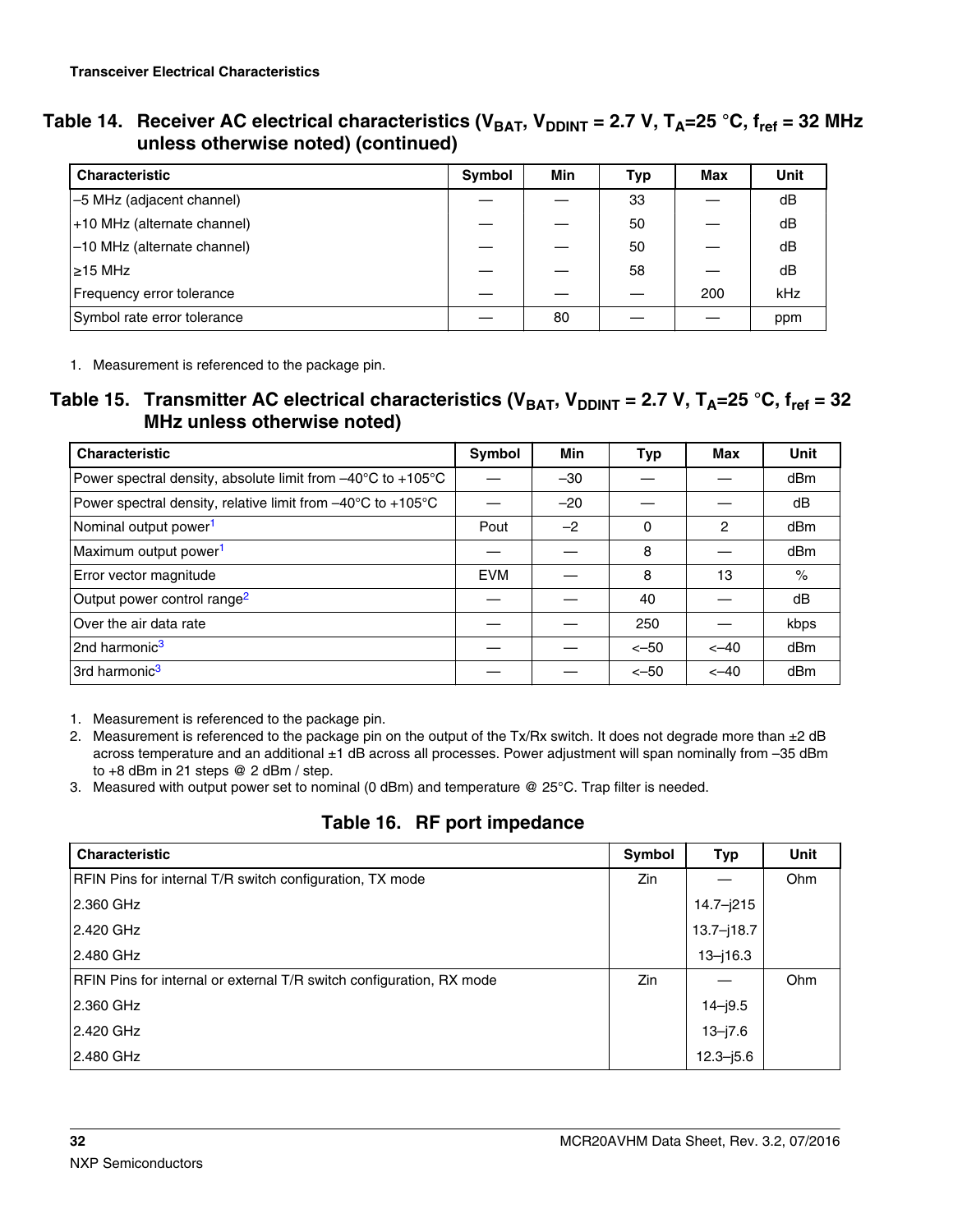## <span id="page-32-0"></span>**10.3 SPI timing: R\_SSEL\_B to R\_SCLK**

The following diagram describes timing constraints that must be guaranteed by the system designer.



**Figure 9. SPI timing: R\_SSEL\_B to R\_SCLK**

 $t_{\text{CSC}}$  (CS-to-SCK delay): 31.25 ns

 $t_{\rm ASC}$  (After SCK delay): 31.25 ns

 $t_{DT}$  (Minimum CS idle time): 62.5 ns

 $t_{CKH}$  (Minimum R\_SCLK high time): 31.25 ns (for SPI writes); 55.55 ns (for SPI reads)

 $t_{CKL}$  (Minimum R\_SCLK low time): 31.25 ns (for SPI writes); 55.55 ns (for SPI reads)

#### **Note**

The SPI master device deasserts R\_SSEL\_B only on byte boundaries, and only after guaranteeing the  $t_{\text{ASC}}$  constraint shown above.

# **10.4 SPI timing: R\_SCLK to R\_MOSI and R\_MISO**

The following diagram describes timing constraints that must be guaranteed by the system designer. These constraints apply to the Master SPI (R\_MOSI), and are guaranteed by the radio SPI (R\_MISO).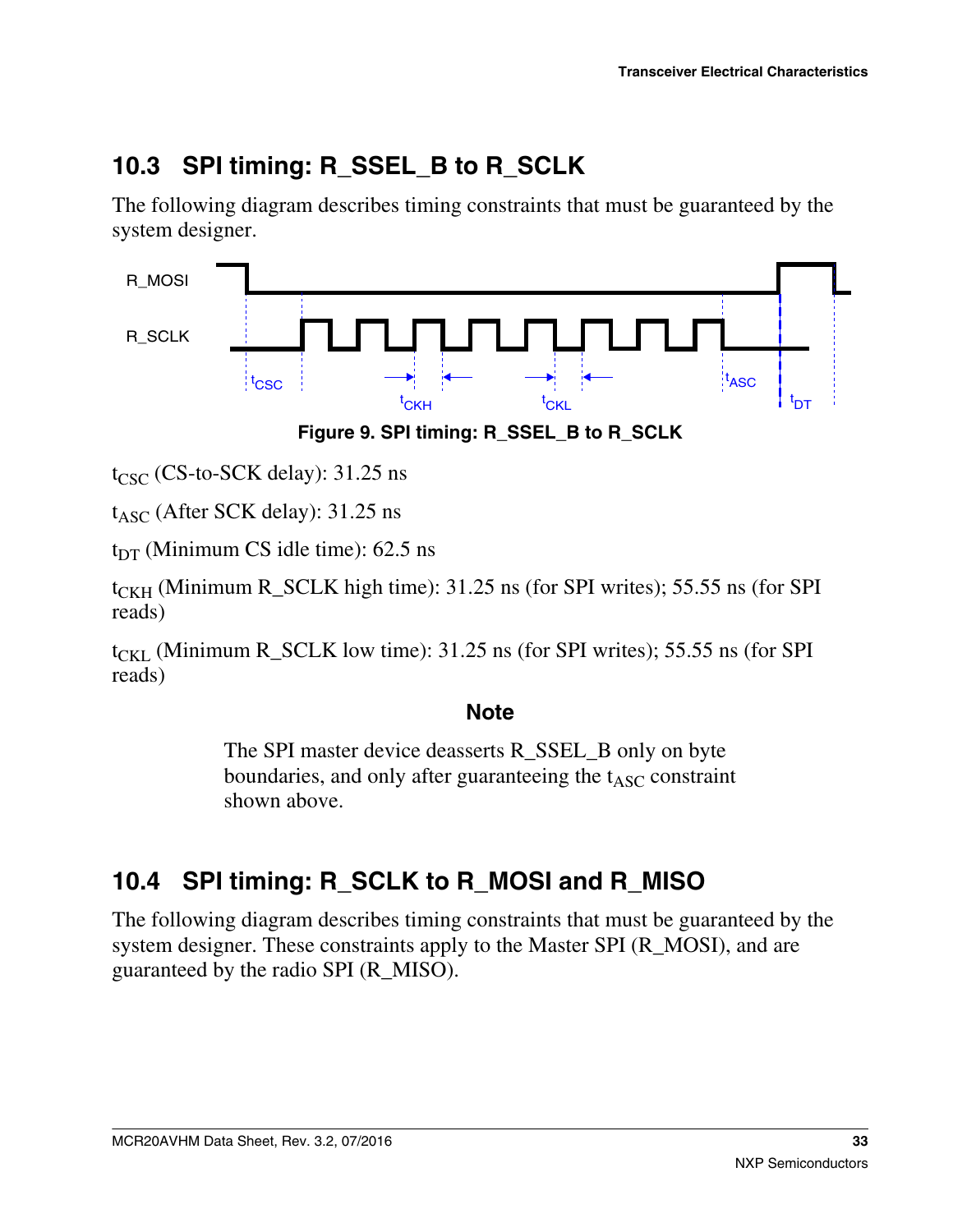<span id="page-33-0"></span>

**Figure 10. SPI timing: R\_SCLK to R\_MOSI and R\_MISO**

 $t_{DSU}$  (data-to-SCK setup): 10 ns

 $t_{\rm DH}$  (SCK-to-data hold): 10 ns

# **11 Crystal oscillator reference frequency**

This section provides application specific information regarding crystal oscillator reference design and recommended crystal usage.

# **11.1 Crystal oscillator design considerations**

The IEEE 802.15.4 standard requires that frequency tolerance remain within  $\pm 40$  ppm accuracy. This means that a total offset up to 80 ppm between transmitter and receiver will result in acceptable performance. The MCR20A transceiver provides on board crystal trim capacitors to assist in meeting this performance, while the bulk of the crystal load capacitance is external.

# **11.2 Crystal requirements**

The suggested crystal specification for the MCR20A transceiver is shown in Table 17. A number of the stated parameters are related to the desired package, the desired temperature range and the use of crystal capacitive load trimming.

| Parameter                           | Value | Unit       | Condition |
|-------------------------------------|-------|------------|-----------|
| Frequency                           | 32    | <b>MHz</b> |           |
| Frequency tolerance (cut tolerance) | ±10   | ppm        | lat 25°C  |

**Table 17. MCR20A transceiver's crystal specifications**

*Table continues on the next page...*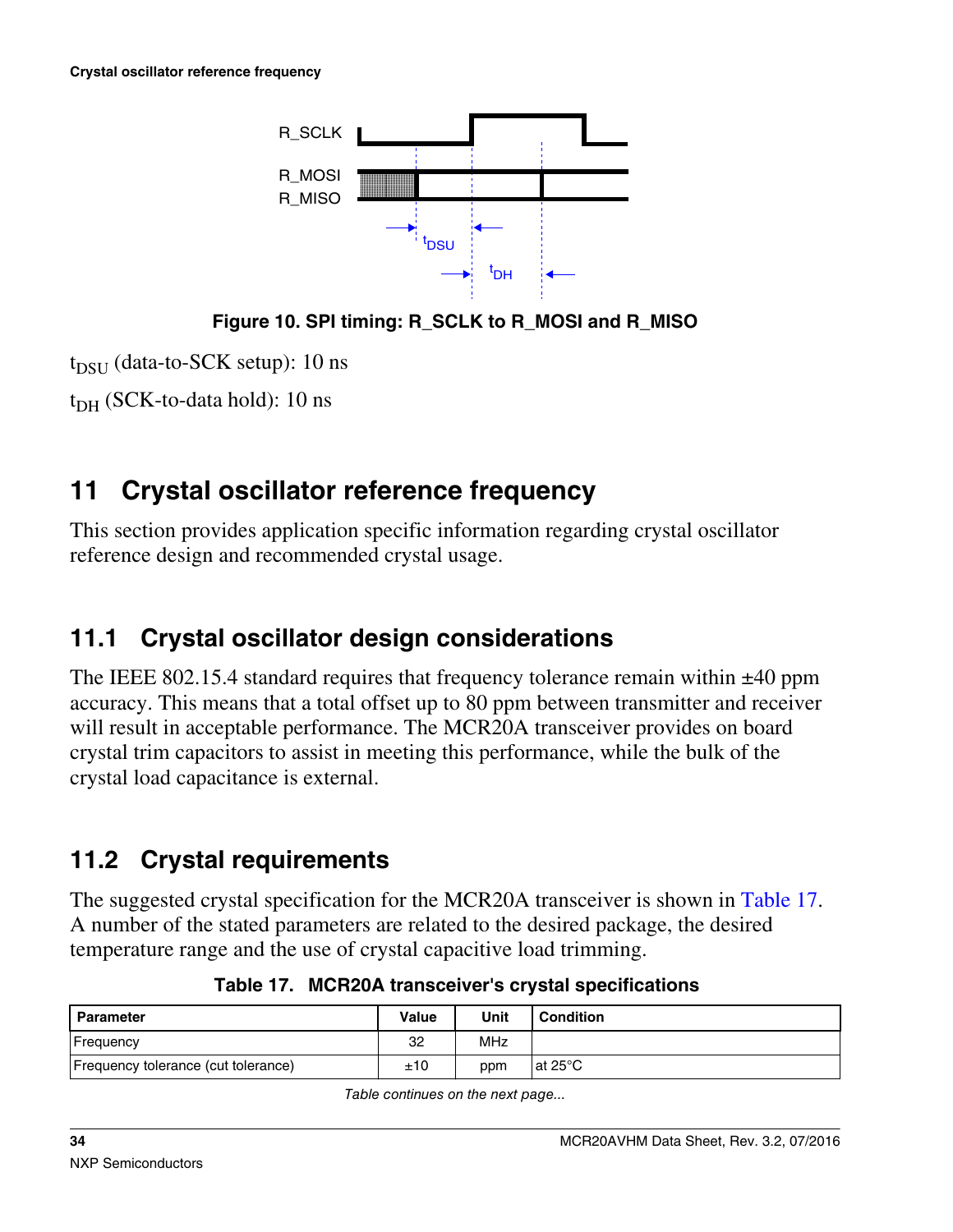<span id="page-34-0"></span>

| <b>Parameter</b>                  | Value   | Unit | <b>Condition</b>               |
|-----------------------------------|---------|------|--------------------------------|
| Frequency stability (temperature) | ±25     | ppm  | Over desired temperature range |
| Aging <sup>1</sup>                | ±2      | ppm  | max                            |
| Equivalent series resistance      | 60      | Ω    | max                            |
| Load capacitance                  | $5 - 9$ | рF   |                                |
| Shunt capacitance                 | $<$ 2   | рF   | max                            |
| Mode of oscillation               |         |      | fundamental                    |

**Table 17. MCR20A transceiver's crystal specifications (continued)**

1. A wider aging tolerance may be acceptable when the application uses trimming at production final test.

# **Pin Diagrams and Pin Assignments 12**

## **12.1 Pin assignments**

This figure shows the MCR20A transceiver's package pin assignment.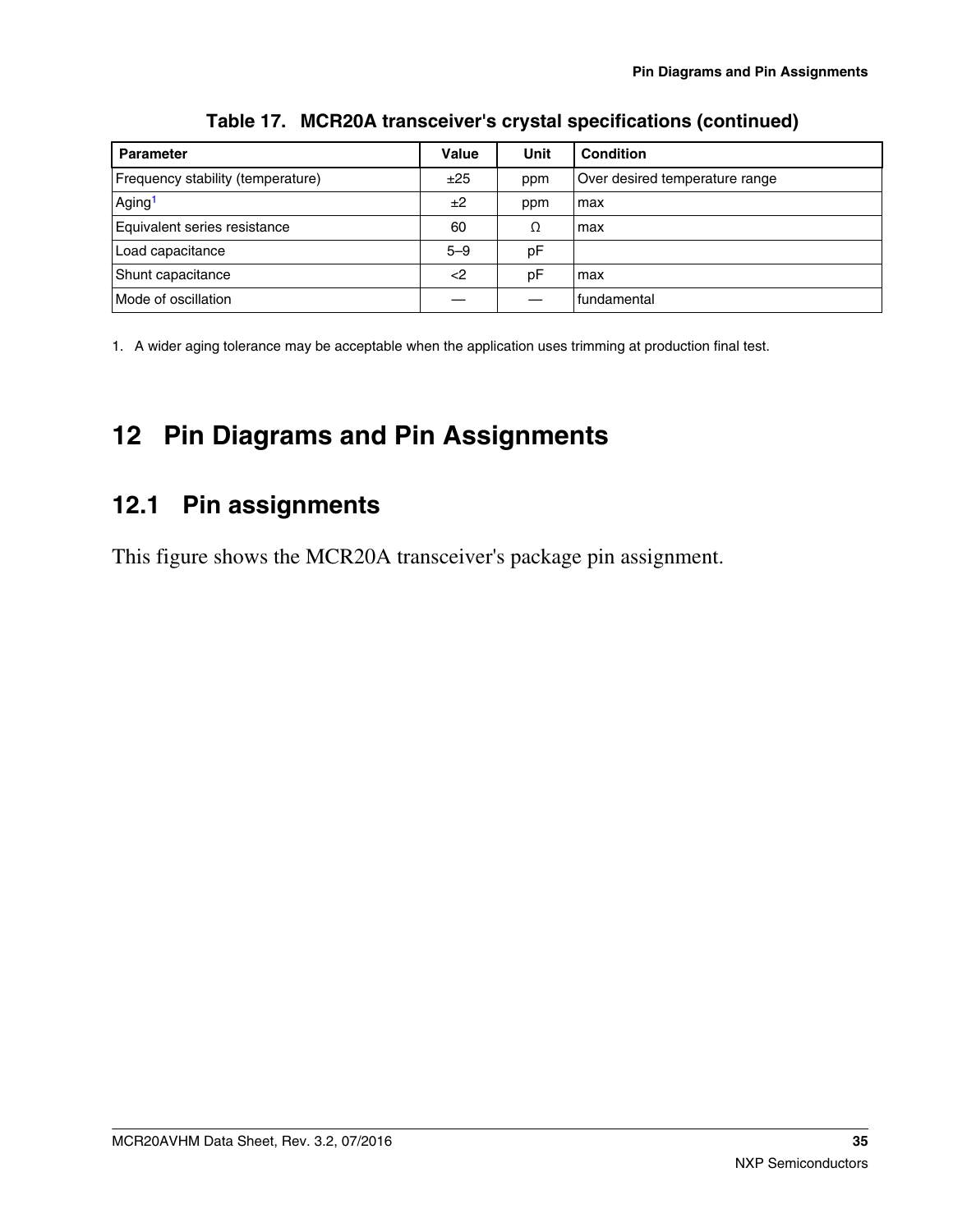<span id="page-35-0"></span>

**Figure 11. Pin assignment**

# **12.2 Pin function table**

| Pin<br>number | Pin name          | Type                 | <b>Function</b>        | <b>Description</b>                 |
|---------------|-------------------|----------------------|------------------------|------------------------------------|
|               | VDD RF            | Analog Power Output  | Analog Voltage         | Analog 1.8 Vdc                     |
| 2             | VBAT              | Power Input          | <b>Battery Voltage</b> | Connect to system VDD supply       |
| 3             | XTAL 32M          | Analog Output        | RF                     | 32 MHz reference oscillator output |
| 4             | EXTAL 32M         | Analog Input         | RF                     | 32 MHz references oscillator input |
| 5             | GPIO1             | Digital Input/Output | General-Purpose IO     | <b>GPIO</b>                        |
| 6             | GPIO <sub>2</sub> | Digital Input/Output | General-Purpose IO     | <b>GPIO</b>                        |

**Table 18. Pin function**

*Table continues on the next page...*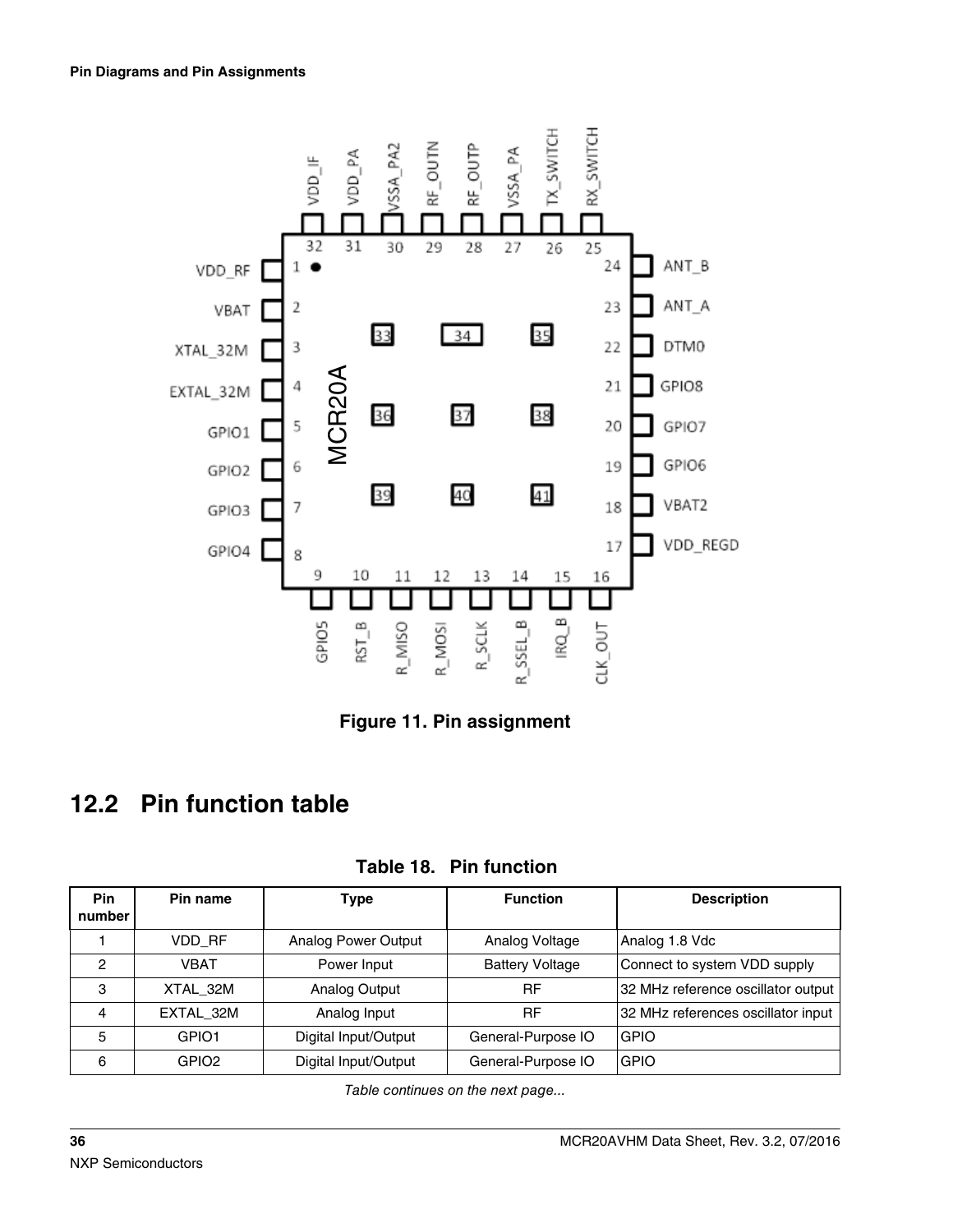| Pin<br>number    | Pin name          | <b>Type</b>              | <b>Function</b>        | <b>Description</b>                                                                      |
|------------------|-------------------|--------------------------|------------------------|-----------------------------------------------------------------------------------------|
| $\overline{7}$   | GPIO <sub>3</sub> | Digital Input/Output     | General-Purpose IO     | <b>GPIO</b>                                                                             |
| 8                | GPIO4             | Digital Input/Output     | General-Purpose IO     | <b>GPIO</b>                                                                             |
| $\boldsymbol{9}$ | GPIO <sub>5</sub> | Digital Input/Output     | General-Purpose IO     | GPIO or CLK_OUT default state<br>select                                                 |
| 10               | RST_B             | Digital Input/Output     | Digital                | Device asynchronous hardware<br>reset. Active low.                                      |
| 11               | R_MISO            | Digital Input/Output     | Digital                | SPI MISO                                                                                |
| 12               | R_MOSI            | Digital Input/Output     | Digital                | <b>SPI MOSI</b>                                                                         |
| 13               | R_SCLK            | Digital Input/Output     | Digital                | SPI clock                                                                               |
| 14               | R_SSEL_B          | Digital Input/Output     | Digital                | SPI slave select                                                                        |
| 15               | $IRQ$ $B$         | Digital Input/Output     | Digital                | Interrupt command signal                                                                |
| 16               | CLK_OUT           | <b>Digital Output</b>    | <b>RF</b>              | Programmable clock source                                                               |
| 17               | VDD_REGD          | <b>Digital Power Ref</b> | <b>Digital Voltage</b> | Digital 1.8 Vdc ref. Decouple to<br>ground.                                             |
| 18               | VBAT2             | Power Input              | <b>Battery Voltage</b> | Connect to system VDD supply.                                                           |
| 19               | GPIO6             | Digital Input/Output     | General-Purpose IO     | <b>GPIO</b>                                                                             |
| 20               | GPIO7             | Digital Input/Output     | General-Purpose IO     | <b>GPIO</b>                                                                             |
| 21               | GPIO <sub>8</sub> | Digital Input/Output     | General-Purpose IO     | <b>GPIO</b>                                                                             |
| 22               | DTM0              |                          | <b>Factory Test</b>    | Do not connect.                                                                         |
| 23               | ANT_A             | Digital Input/Output     | Antenna Diversity      | Programmable sink and source<br>current output with selectable high<br>impedance state. |
| 24               | $ANT_B$           | Digital Input/Output     | Antenna Diversity      | Programmable sink and source<br>current output with selectable high<br>impedance state. |
| 25               | RX_SWITCH         | Digital Input/Output     | <b>Control Switch</b>  | Programmable sink and source<br>current output with selectable high<br>impedance state. |
| 26               | TX_SWITCH         | Digital Input/Output     | <b>Control Switch</b>  | Programmable sink and source<br>current output with selectable high<br>impedance state. |
| 27               | VSSA_PA           |                          | Gnd                    | RF ground                                                                               |
| 28               | RF_OUTP           | RFInput/Output           | <b>RF</b>              | <b>Bidirectional RF input/output</b><br>positive                                        |
| 29               | RF_OUTN           | RFInput/Output           | RF                     | Bidirectional RF input/output<br>negative                                               |
| 30               | VSSA_PA2          |                          | Gnd                    | RFground                                                                                |
| 31               | VDD_PA            | Analog Power Input       | Analog Voltage         | Analog 1.8 Vdc input                                                                    |
| 32               | VDD_IF            | Analog Power Input       | Analog Voltage         | Analog 1.8 Vdc input                                                                    |
| 33               | GND_RF            |                          |                        | Connect to RF ground                                                                    |
| 34               | GND_PA            |                          |                        | Connect to RF ground                                                                    |

| Table 18. Pin function (continued) |
|------------------------------------|
|------------------------------------|

*Table continues on the next page...*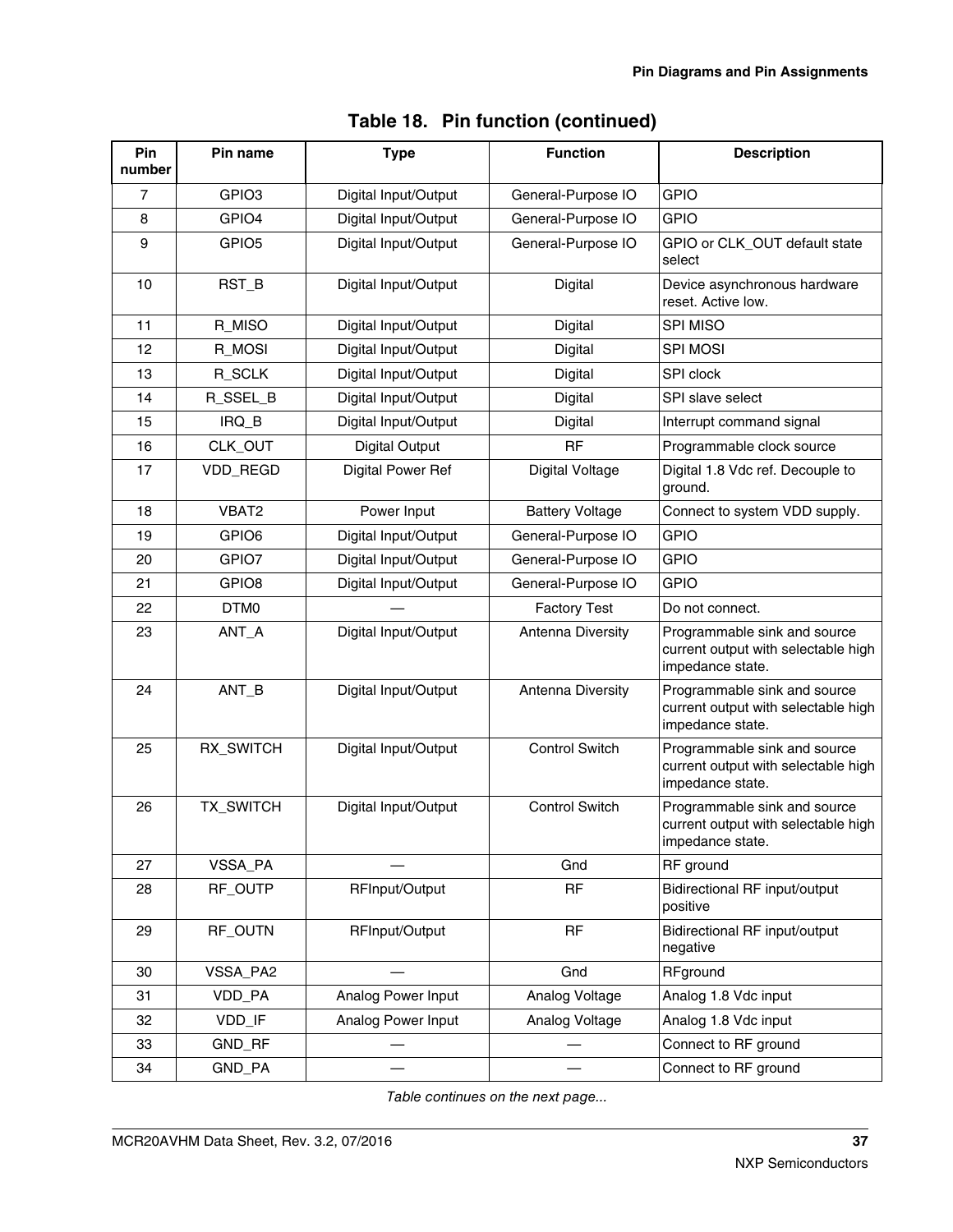<span id="page-37-0"></span>

| <b>Pin</b><br>number | Pin name | Type                | <b>Function</b> | <b>Description</b>   |
|----------------------|----------|---------------------|-----------------|----------------------|
| 35                   | GND RF   |                     |                 | Connect to RF ground |
| 36                   |          | <b>Factory test</b> | Reserved        | Do not connect       |
| 37                   |          | Factory test        | Reserved        | Do not connect       |
| 38                   |          | Factory test        | Reserved        | Do not connect       |
| 39                   |          | Factory test        | Reserved        | Do not connect       |
| 40                   |          | Factory test        | Reserved        | Do not connect       |
| 41                   |          | Factory test        | Reserved        | Do not connect       |

**Table 18. Pin function (continued)**

## **13 Dimensions**

## **13.1 Obtaining package dimensions**

Package dimensions are provided in package drawings.

To find a package drawing, go to [nxp.com](http://www.nxp.com) and perform a keyword search for the drawing's document number:

| If you want the drawing for this package | Then use this document number |
|------------------------------------------|-------------------------------|
| MLGA-32                                  | 98ASA00424D                   |

# **14 Revision History**

The following table provides a revision history for this document.

#### **Table 19. Revision History**

| Rev. No. | Date    | <b>Substantial Changes</b>                                       |
|----------|---------|------------------------------------------------------------------|
| ົດ       | 07/2016 | l Added section 5.1 "Transceiver Transmit Current Distribution". |